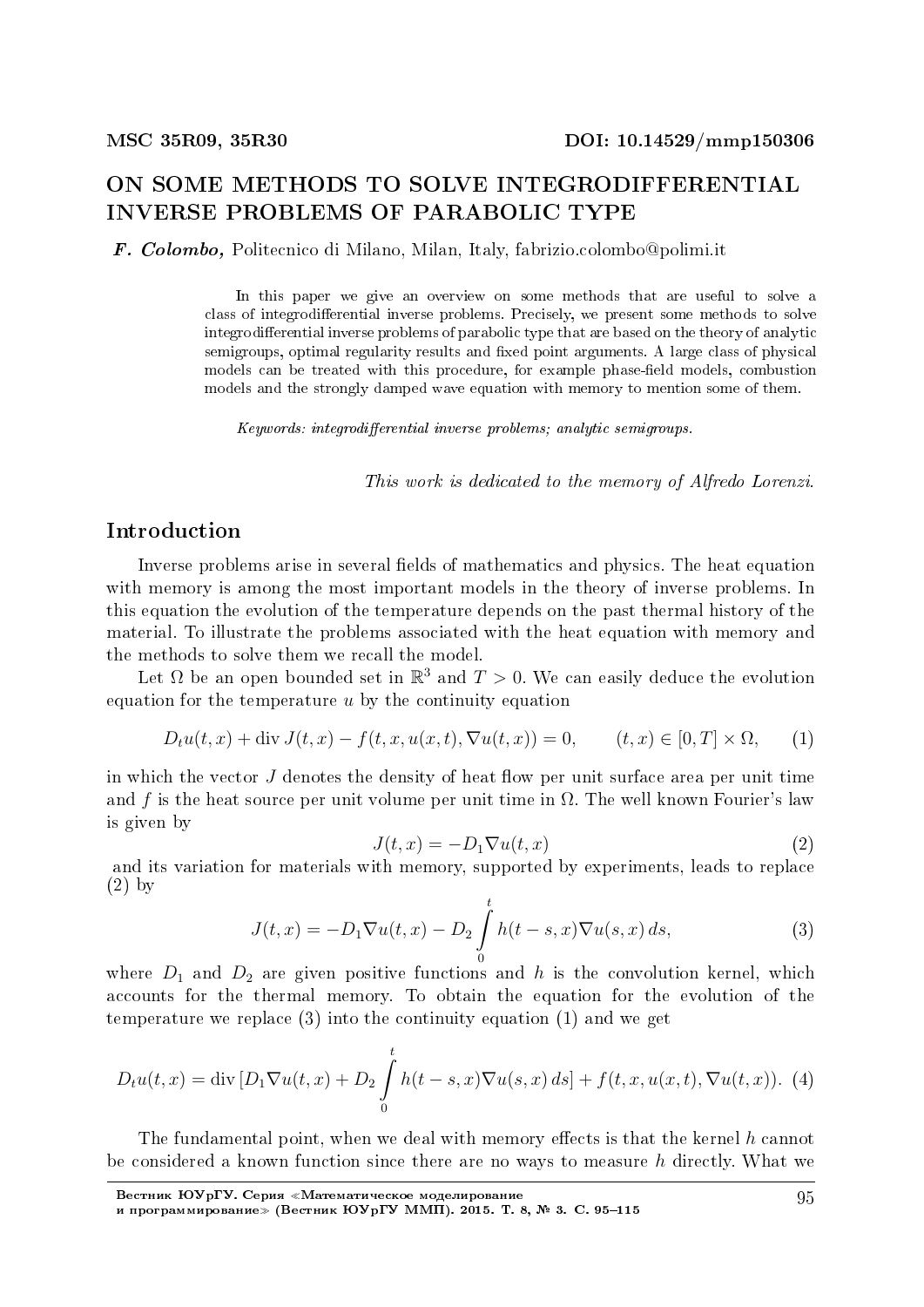can do is to reconstruct *h* by additional measurements on the temperature *u* in a suitable subset of the body  $\Omega$ .

A possible additional information on *u* can be represented in integral form as follows:

$$
\int_{\Omega} \phi(x)u(t,x) dx = g(t), \quad \forall t \in [0,T],
$$
\n(5)

where *ϕ* and *g* are given functions representing the type of device used to measure the temperature and the outcomes of the measurements, respectively.

The inverse problem we consider in its more general form is the following.

**Problem 1.** Determine the temperature  $u : [0, T] \times \Omega \longrightarrow \mathbb{R}$  and the convolution kernel  $h: [0, T] \times \Omega \longrightarrow \mathbb{R}$  satisfying (4) and (5) under suitable initial-boundary conditions.

The general problem just introduced is very difficult to solve in the general form, but some approximated models of physical interest can be considered.

In the sequel we will consider the case of memory kernels that depend also on a space variable besides the time. The first results, regarding the identification of memory kernels depending on time and on a space variable, have been obtained with A. Lorenzi some years ago  $[1,2]$  and further developments can be found in  $[3-7]$ . There are several model that involve the heat equation with memory, for example phase-field models with memory, see  $[8-12]$  and the theory of combustion  $[13,14]$ . Other models can be found in [15], but the list is very long and there are many authors who have given important contributions. We have quoted just some of the papers where the strategy mentioned in the sequel applies. Finally, we recall that a model that can be treated with the methods of parabolic equations is the strongly damped wave equation with memory [16, 17].

To show the strategies to solve inverse problems we need to classify the nonlinearities that appear in the evolution equations. To better explain our methods we concentrate, at the moment, on the semilinear heat equation with memory kernel that depends on time, only:

$$
u_t(t,x) = \Delta u(t,x) + \int_0^t h(t-s)\Delta u(s,x) \, ds + f(t,x,u(t,x), \nabla u(t,x)), \tag{6}
$$

where  $f$  is a given nonlinear function. We observe that the nonlinearities are of two types, since the kernel *h* is unknown: the convolution term ∫ *t*  $\mathbf{0}$  $h(t-s)\Delta u(s,x) ds$  contains the first type of nonlinearity, while the second term is obviously due to the nonlinear function  $f(t, x, u(t, x), \nabla u(t, x)).$ 

**Definition 1.** (Classification of the nonlinearities) Let *u* and *h* be two unknown functions and let *A* be an elliptic differential operator in the space variables (the Laplacian in most cases).

(a) We say that an inverse problem has nonlinearities of convolution type if it only contains nonlinearities of type ∫ *t* 0 *h*(*t − s*)*Au*(*s, x*) *ds*.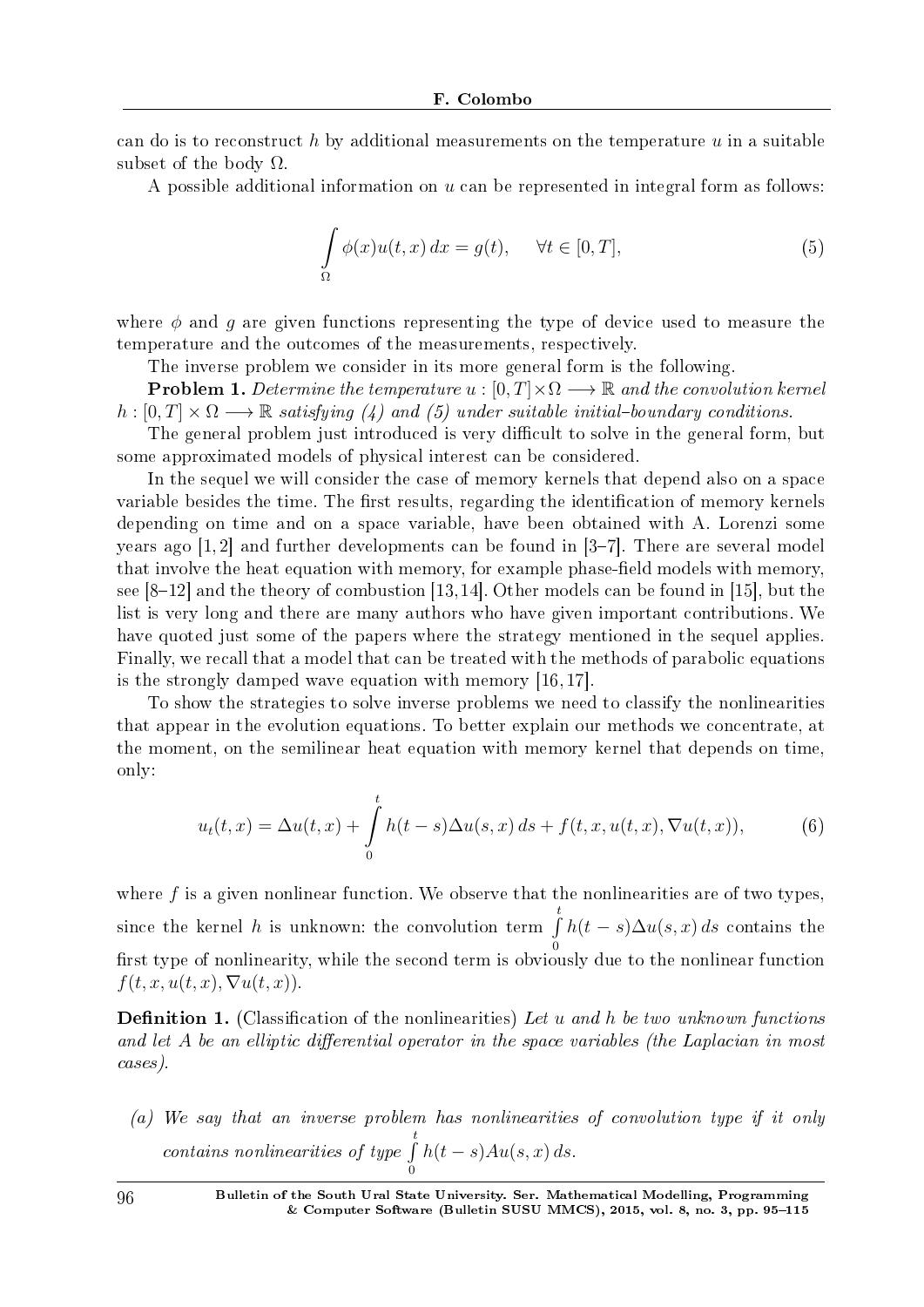(b) We say that an inverse problem has two types of nonlinearities if it contains nonlinearities of type ∫ *t*  $\mathbf{0}$  $h(t-s)Au(s, x) ds$ , and the term  $F(u(t, x))$ , where *F* is a given nonlinear function of *u* (*F* can depend also on some spatial derivatives of *u*).

Some inverse problems we will consider are associated with the evolution of the temperature in stratified materials with memory in which the stratification is along the direction of the *x*-axis:

$$
u_t(t, x, y) = \Delta u(t, x, y) + \int_0^t h(t - s, x) \Delta u(s, x, y) ds + f(t, x, y),
$$
\n(7)

for  $(t, x, y) \in [0, T] \times [a, b] \times \omega \subset \mathbb{R}^3$  where  $T > 0$ ,  $a < b$  and  $\omega$  in a bounded set in  $\mathbb{R}^2$ . In this case, the kernel *h* depends on the space variable *x* and on time *t*. As we will see in the sequel, even if in this case the nonlinear term  $f(u(t, x), \nabla u(t, x))$  is replaced by the known function  $f(t, x, y)$  there are several difficulties that arise. Moreover the additional restriction on the temperature (5) must take into account the dependence on the axial variable *x* as we will see.

We conclude this introduction recalling that there are several book on inverse problems. without claim completeness see  $[18-27]$ .

#### 1. Some Methods to Solve Integrodifferential Inverse Problems

The classification of the non linearities given in the introduction is valid for several physical models. According to such classication we will discuss the strategies to solve the inverse problems. First we recall the well known definition of well-posed problem in the sense of Hadamard which will be useful in the sequel.

**Definition 2.** Let *X*, *Y* Banach spaces (often Sobolev spaces or spaces of continuous functions) and consider the equation

$$
Tx = y,\tag{8}
$$

where *T* is an operator from *X* to *Y*. We say that  $Tx = y$  represents a well-posed problem in the sense of Hadamard if the following conditions hold:

- Uniqueness:  $\forall y \in Y$  there is no more then one  $x \in X$  satisfying (8).
- Existence:  $\forall y \in Y$  there exists a solution  $x \in X$  satisfying (8).
- Stability: Let  $x_j$  ( $j = 1, 2$ ) be solutions of (8) related to  $y_j$ , there exists  $C > 0$  such that

$$
||x_1 - x_2||_X \le C||y_1 - y_2||_Y.
$$

Let  $\Omega$  be a bounded set in  $\mathbb{R}^3$  and  $T>0.$  For the sake of simplicity we consider a simplified version of the evolution equation (for  $t \in [0, T]$ ,  $x \in \Omega$ )

$$
u_t(t,x) = \Delta u(t,x) + \int_0^t h(t-s)\Delta u(s,x) ds + F(t,x), \quad t > 0, \quad x \in \Omega \subset \mathbb{R}^3,
$$
 (9)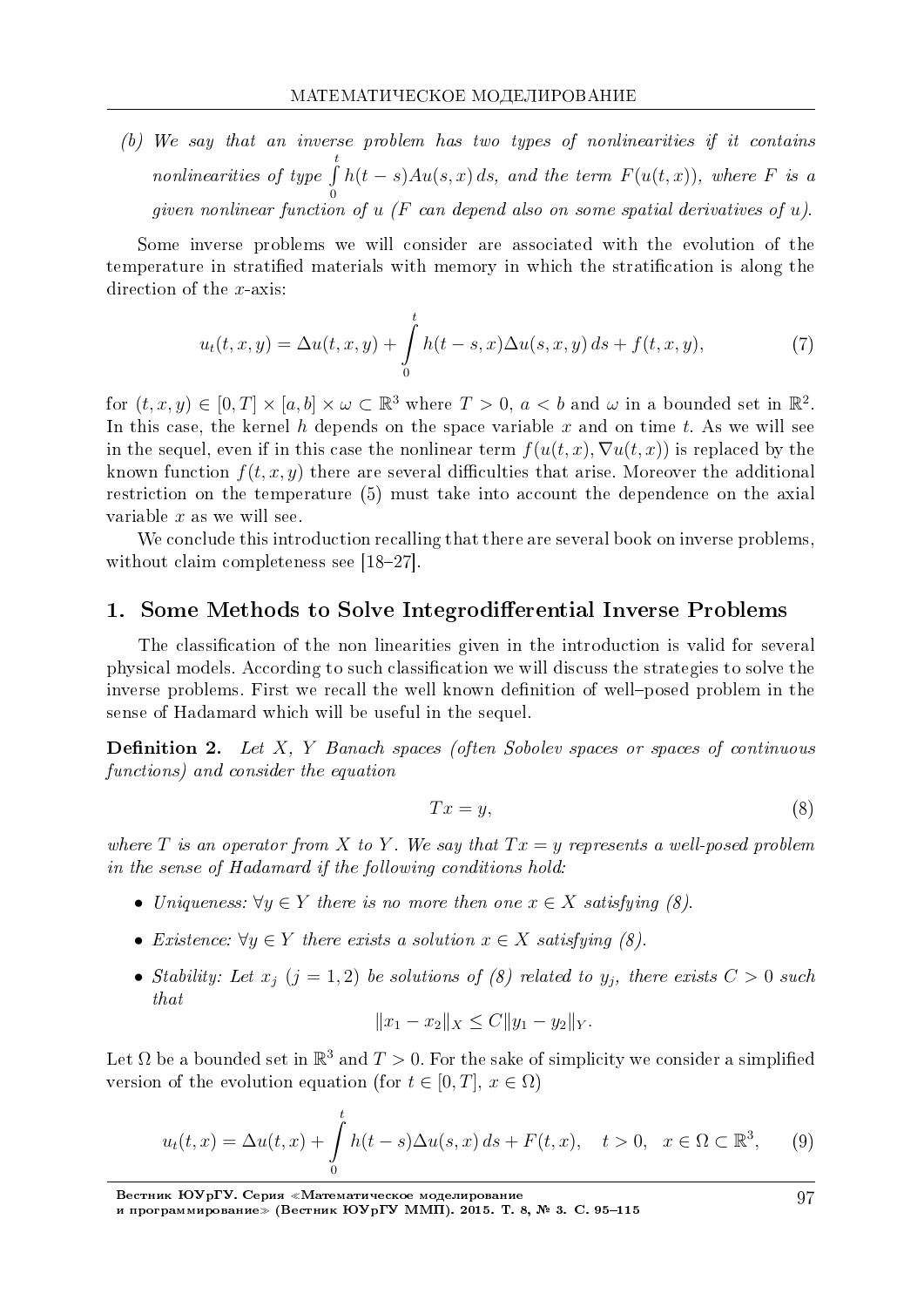where *F* is a given datum, the unknowns are *u* and *h* and we associate the following initial-boundary conditions:

$$
u(0) = u_0(x)
$$

and

$$
u(t, x) = 0, \ (t, x) \in [0, T] \times \partial \Omega.
$$

We couple the evolution equation with the additional restriction on *u* represented by (5). Since *h* is unknown ∫ *t*  $\mathbf{0}$ *h*(*t−s*)∆*u*(*s, x*) *ds* is the only nonlinear term, so the inverse problem associated to (9) has a nonlinearity of convolution type only.

**Remark 1.** Several methods allows to consider additional measurements of flux type:

$$
\int_{S} (D_{\nu}u(t,x) + h * D_{\nu}u(t,x))\sigma(dx) = g(t), \quad t \in (0,\tau),
$$
\n(10)

where *S* is a subset of  $\partial\Omega$ , which is measurable with respect to the natural hypersurface measure  $\sigma$  in  $\partial\Omega$  and  $\sigma(S) > 0$ , q is a given function.

## 1.1. Strategy to Prove Local in Time Results for the Inverse Problem with a Nonlinearity of Convolution Type

The procedure is as follows.

- (1) We consider an abstract formulation of the inverse problem relating it to a Banach space *X*.
- (2) We choose a functional setting: for example we can take the Sobolev spaces on [0*, T*] with values in the Banach space X and we select the related optimal regularity theorem for the linearized version of the problem.
- $(3)$  We prove that the abstract version of the problem is equivalent to a suitable fixed point system.
- (4) Since the fixed point system (second kind Volterra equations) contains integral operators, we have to estimate them in the spaces we are considering.
- (5) By the Contraction Principle we prove that the equivalent problem has a unique solution, so we get existence and uniqueness of a solution to our inverse problem.
- (6) We apply the abstract results to the concrete problem.

## 1.2. Strategy to Prove Global in Time Results for Nonlinearity of Convolution Type

The procedure is similar to the previous one buy with the use of weighted space we get global in time results. It is clear that the use of weighted space makes all the computations more involved. The procedure is as follows.

(1) We consider an abstract formulation of the inverse problem relating it to a Banach space *X*, to have a more general problem.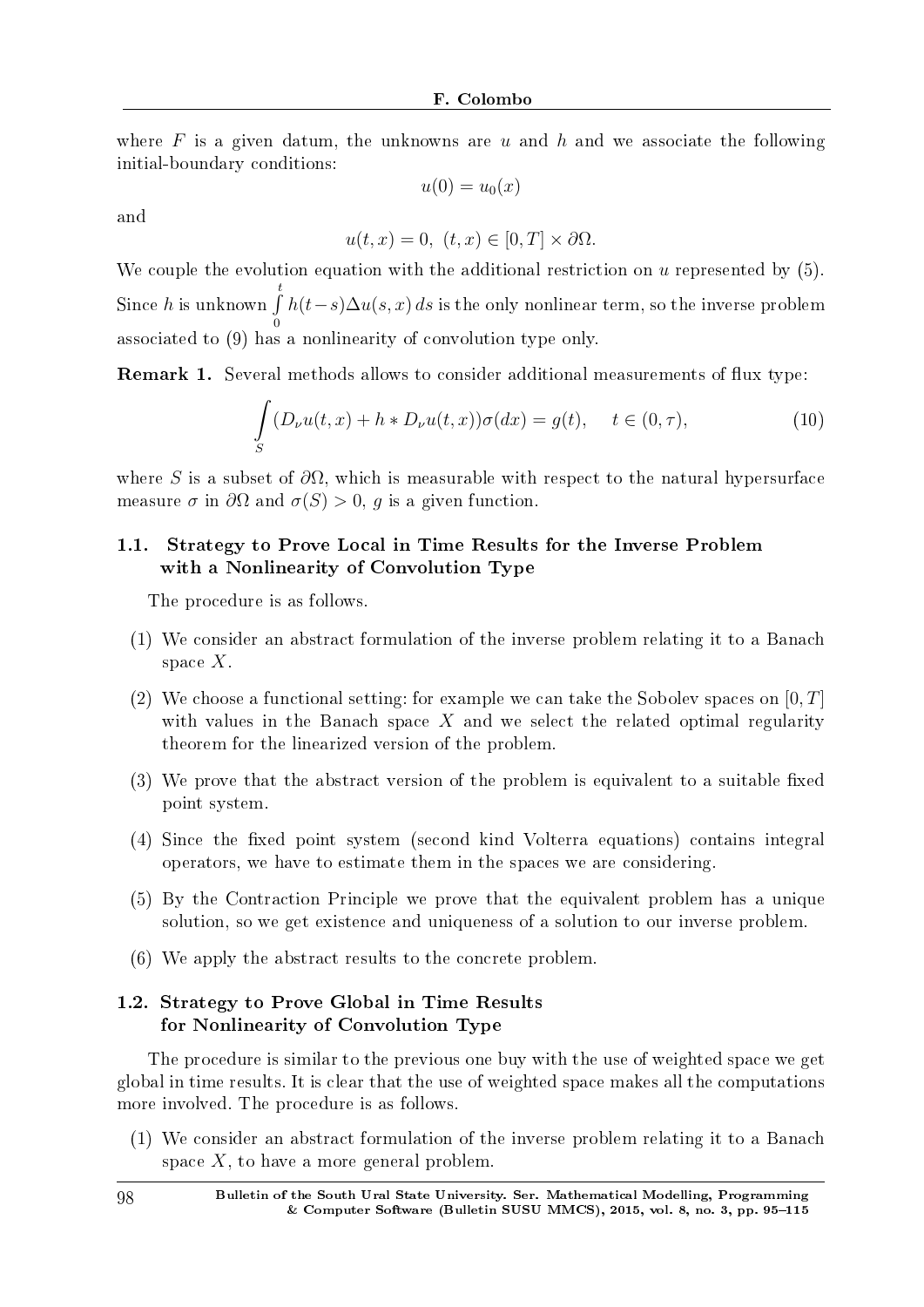- (2) We choose a functional setting. For example, we can take the space of bounded functions on [0*, T*] or the Sobolev spaces on [0*, T*] with values in the Banach space *X* and we select the related optimal regularity theorem for the linearized version of the problem.
- $(3)$  We prove that the abstract version of the problem is equivalent to a suitable fixed point system.
- $(4)$  Since the fixed point system contains integral operators, we have to estimate them in the *weighted spaces* we are considering (exponential weight  $e^{\sigma t}$ ,  $\sigma \in \mathbb{R}^-$  or  $e^{-\sigma t}$ ,  $\sigma \in \mathbb{R}^+$ ,  $t \in [0, T]$  is usually used).
- (5) By the Contraction Principle we prove that the equivalent problem has a unique solution global in time.
- (6) We apply the abstract results to the concrete problem.

#### 1.3. Local in Time Results for the Two Types of Non Linearities

The same procedure, in Subsection 1.1 allows us to treat also problems in which there are the two types of nonlinearities. It is the case when *F* depends on *u*. With this technique we obtain *local in time results*, see for example the papers  $[1, 2, 8, 12, 13, 15, 28]$ .

**Remark 2.** One of the main difficulties to get global in time results for inverse problems with both types of nonlinearities using strategy in Subsection 1.2 is that the weighted spaces work well for the non linearity of convolution type but it creates problems with the other types of non linearity. To avoid such problem we have found a strategy that does not make use of the weighted spaces.

## 1.4. The Strategy to Find Global in Time Results for Inverse Problems with Two Types Nonlinearities with Growth Conditions

This strategy has been developed in [29]. To explain the technique let us consider the simple model

$$
u_t(t,x) = \Delta u(t,x) + \int_{0}^{t} h(t-s)\Delta u(s,x) ds + F(u(t,x)),
$$
\n(11)

where F is a given nonlinear function and we consider the additional restriction on *u* given by (5). So

$$
F(u(t,x))
$$
 and  $\int_{0}^{t} h(t-s)\Delta u(s,x) ds$ 

are the two nonlinearities one has to consider. The main ideas to solve the problem in this case is to prove that there exists a local in time solution of the inverse problem in Sobolev spaces without weights, then we "linearize the convolution term" and we find a priori estimates for *u* and for the convolution kernel *h*. More precisely we proceed as follows. The method is related with the Sobolev spaces  $W^{2,p}(0,T;L^p(\Omega))$ .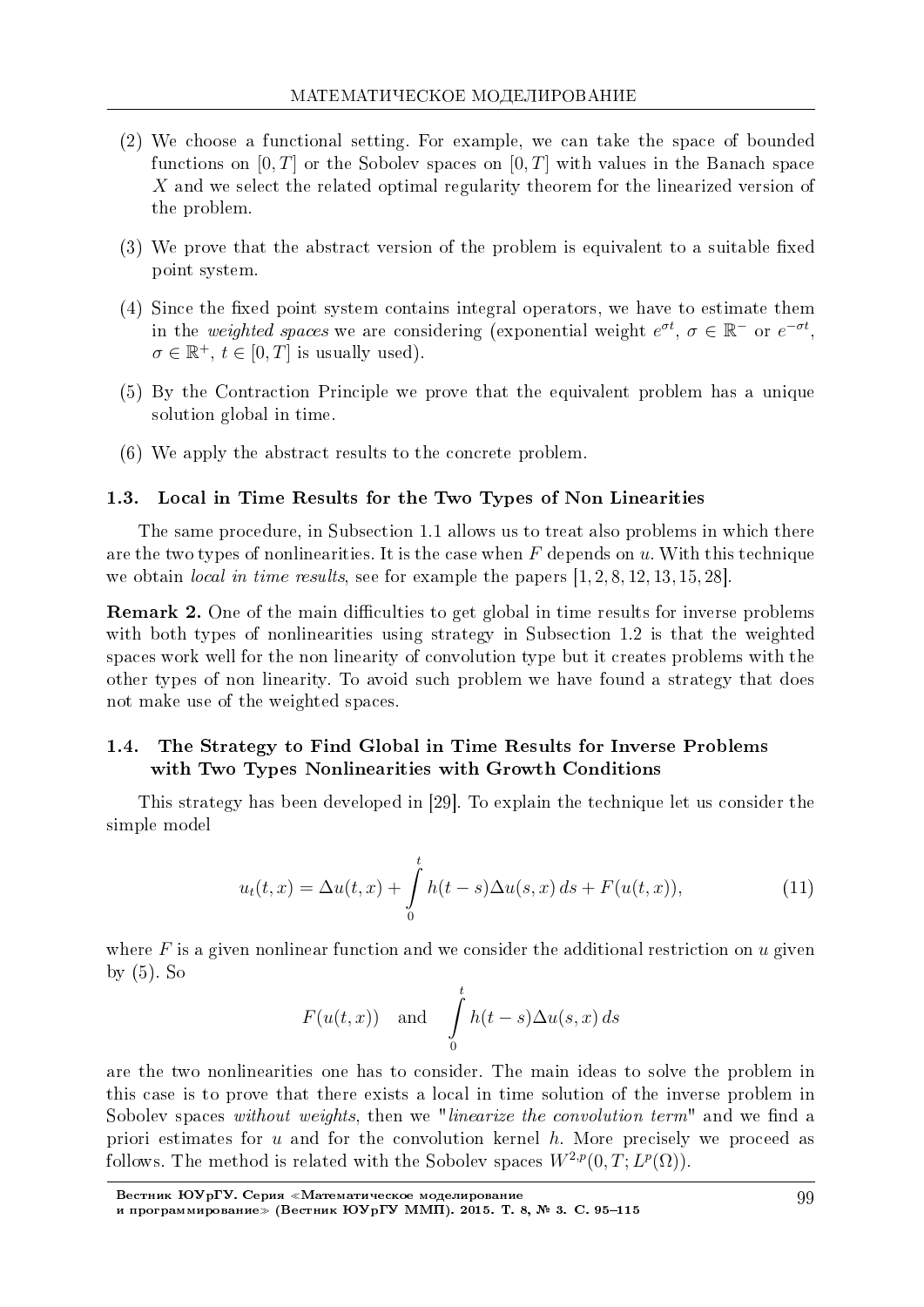- $(1)$  Find a suitable equivalent fixed point system that contains integral operators. We have to estimate them in the Sobolev spaces we have chosen.
- $(2)$  We apply the Contraction Principle, to the fixed point system, to prove that there exists a unique *local in time* solution. Thanks to the equivalence theorem previously obtained we get existence and uniqueness of the solution to our inverse problem which is *local in time*.
- (3) We prove a global in time uniqueness result without the condition that  $F_u$  is globally bounded.
- (4) We linearize the convolution term. This is possible thanks to the local in time existence and uniqueness theorem. In fact we observe that a unique solution  $(\hat{u}, h)$ exists in  $[0, \tau]$  for some  $\tau > 0$ .
- (5) We set  $v(t) := u'(t)$  and  $v_{\tau}(t) = v(\tau + t)$  and  $h_{\tau}(t) = h(\tau + t)$  and consider, for  $0 < t < \tau$  the splitting

$$
\int_{0}^{\tau+t} h(\tau+t-s)\Delta v(s,x)ds = h_{\tau} * \Delta \hat{v}(t,x) + \hat{h} * \Delta v_{\tau}(t,x) + \tilde{F}(t,x),
$$

where the symbol  $*$  stands for the convolution.  $\tilde{F}(t, x)$  is a given data and depends on the known functions  $(\hat{v}, \hat{h})$ . This way of rewriting the convolution term allows us to avoid the weighted spaces that have a bad behavior when we deal with the nonlinearity *F*(*u*).

(6) We deduce a priori estimates for  $v_\tau(t) := u'_\tau(t)$  and  $h_\tau(t)$  for  $0 < t < \tau$  with the condition  $F_u$  globally bounded. In a finite number of steps we extend the solution to the interval [0*, T*].

## 2. Inverse Problems for Stratified Materials

We now introduce some approximated physical models without giving the precise functional setting, since we are interested in pointing out the physical differences among the models. We will be more precise in the sequel when we introduce the functional setting.

**Promblem 2.** Given the data  $\phi$ ,  $g$ ,  $u_0$  and  $f$  determine the couple  $(u, h)$  satisfying the system

$$
u_t(t, x, y) = Bu(t, x, y) + \int_0^t h(t - s, x)Bu(s, x, y)ds + f(t, x, y), \quad (t, x, y) \in [0, T] \times \Omega,
$$
  
\n
$$
u(0, x, y) = u_0(x, y), \quad (x, y) \in \Omega,
$$
  
\n
$$
u(t, x, y) = 0, \quad (t, x, y) \in [0, T] \times \partial\Omega,
$$
  
\n
$$
\int_0^t \phi(y)u(t, x, y)dy = g(t, x), \quad (t, x) \in [0, T] \times [0, L]
$$
\n(12)

in the framework of Sobolev fractional order spaces.

Here  $\Omega = [0, L] \times \omega$  is a bounded cylinder in the space variables  $x \in [0, L]$  and  $y \in \omega \subset \mathbb{R}^2$ , *B* is a uniformly elliptic differential linear operator, in particular *B* is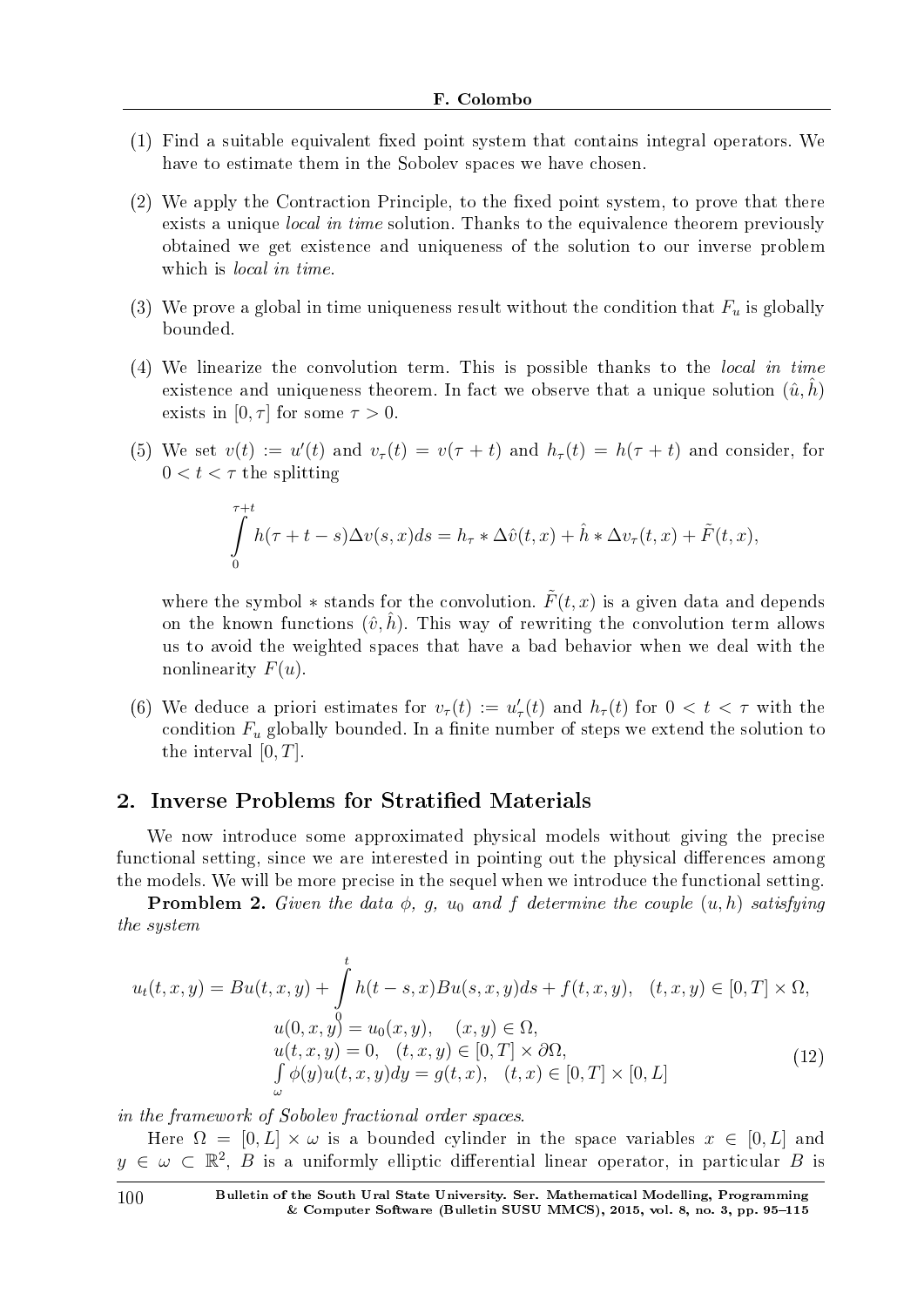split in the sum  $B_1 + B_2$  and  $B_1$  and  $B_2$  commute in the sense of resolvent. In this first approximation we suppose that the term ∫ *t* 0  $\nabla h(t-s,x)\nabla u(s,x) ds$  can be neglected. The sum of applications has been introduced to formulate the problem in an equivalent fixed point form. The problem has been studied using the theory of analytic semigroups in the papers [1, 2].

**Problem 3.** Given the data  $\phi_1$ ,  $\phi_2$ ,  $g_1$ ,  $g_2$ ,  $\ell$ ,  $u_0$  and  $f$  determine the couple  $(u, h)$ satisfying the system

$$
u_t(t, x, y) = Au(t, x, y) + \int_{0}^{t} h(t - s, x)Bu(s, x, y)ds + \int_{0}^{t} D_xh(t - s, x)Cu(s, x, y) ds + f(t, x, y), (t, (x, y)) \in [0, T] \times \Omega, u(0, x, y) = u_0(x, y), (x, y) \in \Omega, \partial_{\nu_A}u(t, x, y) = \ell(t, x, y), (t, (x, y)) \in [0, T] \times \partial\Omega, \int_{\Omega} \phi_1(x, y)u(t, x, y)dx dy = g_1(t), t \in [0, T] \int_{\omega} \phi_2(x, y)u(t, x)dy = g_2(t, x), (t, x) \in [0, T] \times [0, L]
$$
\n(13)

in the framework of the space of continuous functions.

Here  $\Omega$  is as above, A and B are second order operators, while C is a first order linear differential operator. The novelty with respect to the first problem is that  $A$  is split in the sum  $A_1 + A_2$  with  $A_1$  and  $A_2$  that do not commute in the sense of resolvent. This problem is a generalization of the one above also for the introduction of the term  $\int_0^t D_x h(t-s,x) C u(s,x) ds$ . The above inverse problem was studied in [3].

In the following we give the mathematical tools to study Problem 2 to give the flavor of the difficulties that there are behind. The second problem is more complicated.

We define the Sobolev spaces that will be used in the sequel to formulate our results. The Sobolev spaces of fractional order  $W^{\sigma,p}((0,T);X)$  consist of all functions  $f \in L^p((0,T); X)$  for which

$$
|f|_{W^{\sigma,p}((0,T);X)} := \Big(\int\limits_0^T dt_1 \int\limits_0^T |t_2 - t_1|^{-1-\sigma p} \|f(t_2) - f(t_1)\|^p dt_2\Big)^{1/p} < +\infty,
$$
 (14)

 $W^{\sigma,p}((0,t);X)$  turn out to be a Banach spaces when equipped with the norms

$$
||f||_{W^{\sigma,p}((0,T);X)} = (||t^{-\sigma}f||^p_{L^p((0,T);X)} + |f|^p_{W^{\sigma,p}((0,T);X)})^{1/p}, \text{ if } \sigma \in (0,1/p),
$$
 (15)

$$
||f||_{W^{\sigma,p}((0,T);X)} = (||f||^p_{L^p((0,T);X)} + |f|^p_{W^{\sigma,p}((0,T);X)})^{1/p}, \text{ if } \sigma \in (1/p,1). \tag{16}
$$

We now recall some results from the analytic semigroup theory and interpolation spaces. For more details see [30]. Let  $B: D(B) \subset X \to X$  be a linear closed operator (possibly with  $D(B) \neq X$ ) satisfying the following assumptions: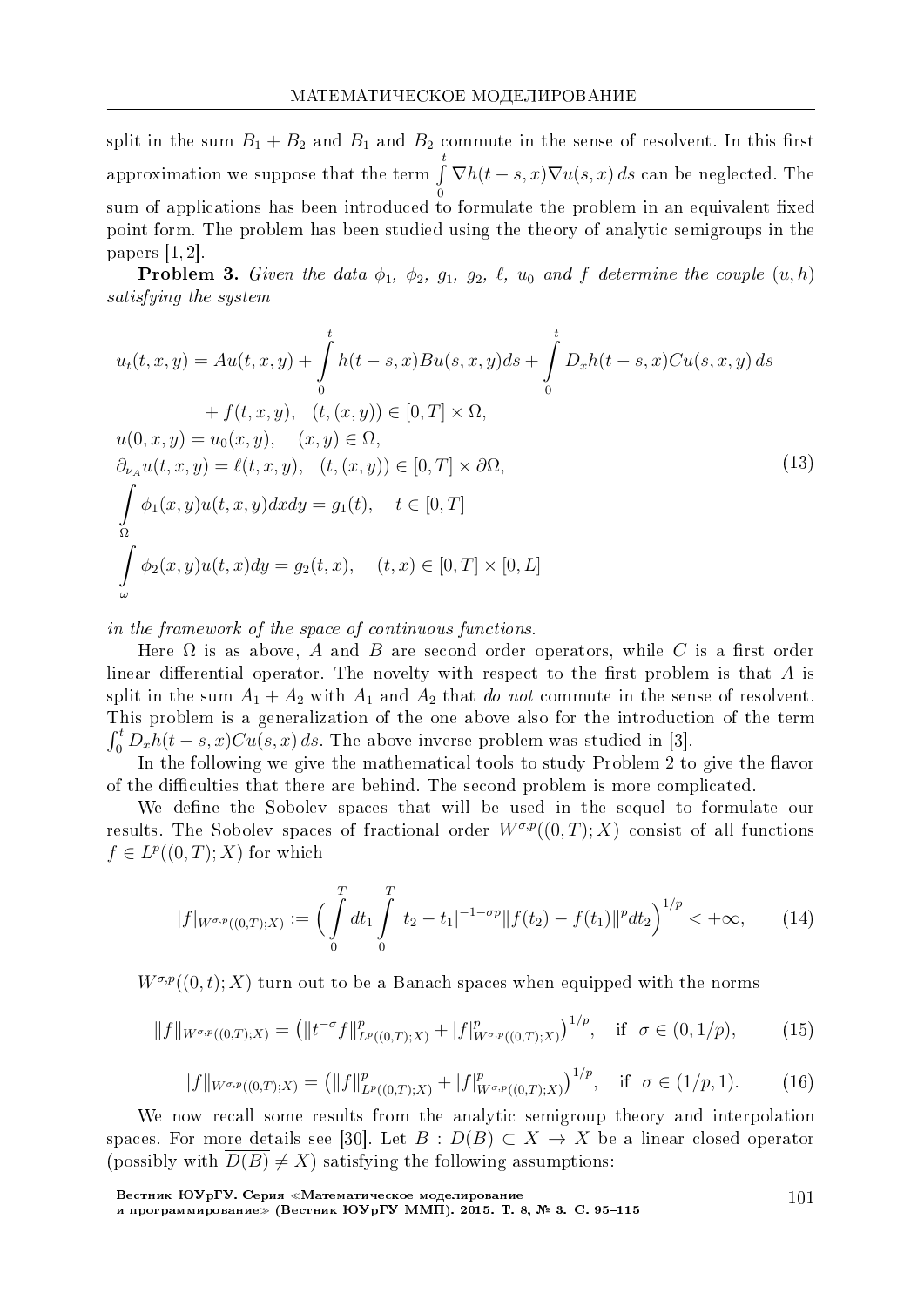- i) there exists  $\theta \in (\pi/2, \pi)$  such that the resolvent set of *B* contains 0 and the open  $\text{sector }\Sigma_{\theta} = \{\mu \in \mathbb{C} \setminus \{0\} : |\arg \mu| < \theta\};\$
- ii) there exists  $M > 0$  such that  $\|(\lambda I B)^{-1}\|_{\mathcal{L}(X)} \le M|\lambda|^{-1}$  for any  $\lambda \in \Sigma_{\theta}$ .

Here  $\mathcal{L}(X)$  denotes the Banach space of all bounded linear operators from X into itself equipped with the sup-norm.

By virtue of assumptions **i**), **ii**) we can define the analytic semigroup  $\{e^{tB}\}_{t\geq 0}$  of bounded linear operators in  $\mathcal{L}(X)$  generated by *B*.

After endowing  $D(B)$  with the graph-norm we can define the following family of interpolation spaces  $D_B(\beta, +\infty)$  (for  $\beta \in (0,1)$ ), which are intermediate between  $D(B)$ and *X*:

$$
D_B(\beta, +\infty) = \left\{ x \in X : \ |x|_{D_B(\beta, +\infty)} := \sup_{t>0} t^{(1-\beta)} \| B e^{tB} x \| < \infty \right\}.
$$
 (17)

Moreover, we set

$$
D_B(1 + \beta, +\infty) = \{x \in D(B) : Bx \in D_B(\beta, +\infty)\}.
$$
 (18)

Consequently,  $D_B(n + \beta, +\infty)$  ( $n \in \mathbb{N}, \beta \in (0,1)$ ) turns out to be a Banach spaces when equipped with the norm

$$
||x||_{D_B(n+\beta,+\infty)} = \sum_{j=0}^n ||B^j x|| + |B^n x|_{D_B(\beta,+\infty)}.
$$
\n(19)

With any linear operator *B* satisfying assumptions of type **i**), **ii**) we can associate the vector spaces  $D_B(\eta, p)$  ( $\eta \in (0, 1), p \in (1, +\infty)$ ), intermediate between X and  $D(B)$ , defined by

$$
D_B(\eta, p) = \left\{ x \in X : |x|_{\eta, p} := \left( \int_0^{+\infty} t^{(1-\eta)p-1} \|(B - \omega I)e^{t(B - \omega I)}x\|^p dt \right)^{1/p} < +\infty \right\}.
$$
 (20)

Analogously, we set for any  $p \in (1, +\infty)$  and  $\eta \in (0, 1)$ 

$$
D_B(1, p) = D(B), \quad D_B(1 + \eta, p) = \{x \in D(B) : Bx \in D_B(\eta, p)\}.
$$
 (21)

We recall that  $D_B(n + \eta, p)$  ( $n = 0, 1$ ) are Banach spaces when equipped with the norms

$$
||x||_{n+\eta,p} = \sum_{j=0}^{n} ||B^j x|| + |B^n x|_{\eta,p}, \quad \eta \in (0,1), \ p \in (1,+\infty), \ n = 0,1.
$$
 (22)

For any fixed pair of Banach spaces  $X_1$  and  $X_2$  we denote by  $\mathcal{L}(X_1; X_2)$  the space of all bounded linear operators endowed with the uniform norm. We also set  $\mathcal{L}(X_1; X_1) = \mathcal{L}(X_1)$ .

Problem 2 can be reformulated in an abstract setting related to a Banach space *X* as follows: find a function  $u : [0, T] \to X$  and an operator  $H : [0, T] \to \mathcal{L}(X)$  satisfying the equations:

$$
u'(t) = (B_1 + B_2)u(t) + \int_0^t H(t - s)(B_1 + B_2)u(s) ds + f(t), \quad t \in [0, T], \quad (23)
$$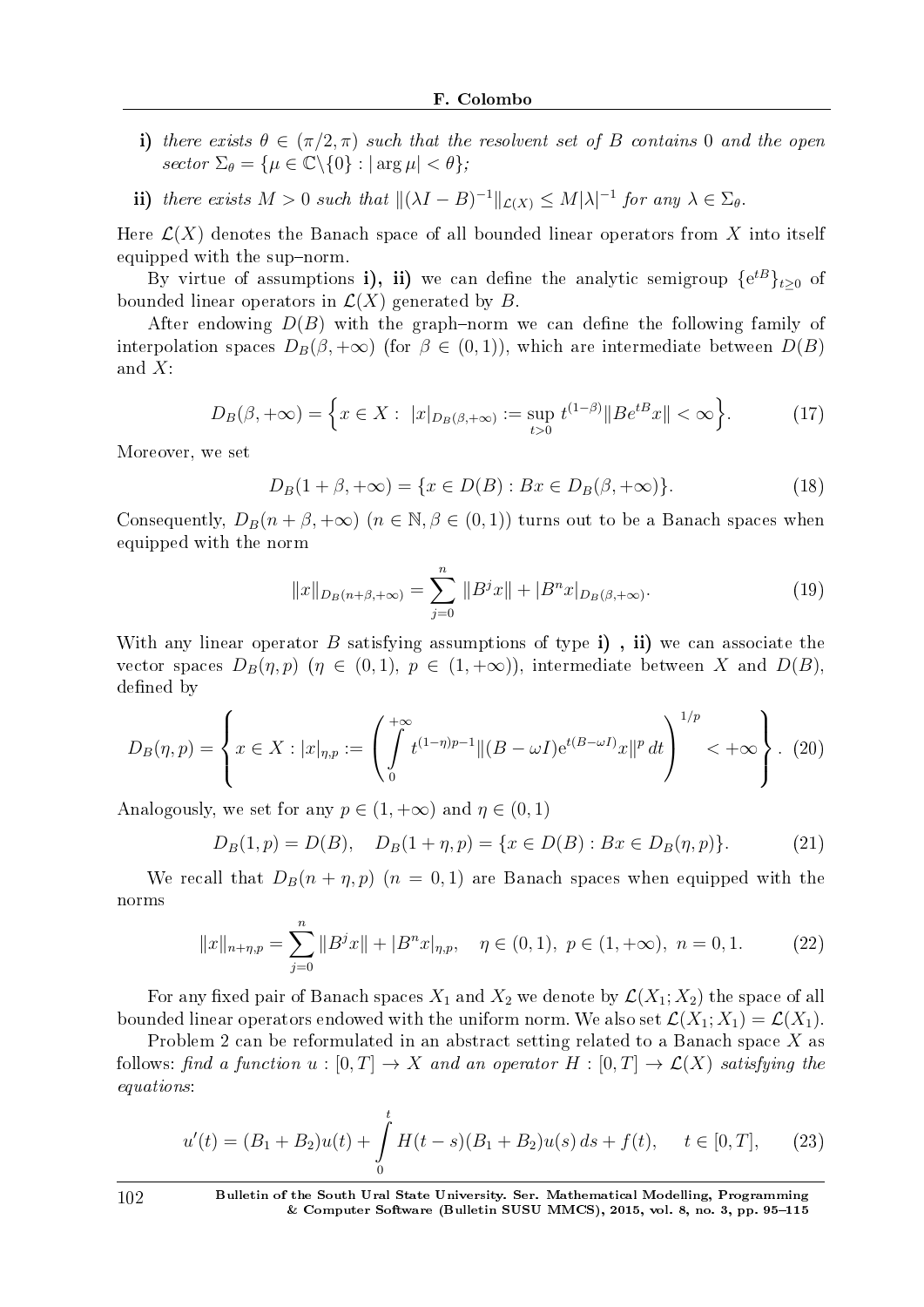$$
u(0) = u_0,\t\t(24)
$$

$$
\Phi(u(t)) = G(t), \quad t \in [0, T], \tag{25}
$$

where  $\Phi$  is a bounded linear functional and *G* and  $u_0$  are given data. The main assumptions are the following. We now endow with the graph norms the domains  $D(B_i) \subset X$  of the linear closed operators  $B_j$  ( $j = 1, 2$ ).

Further, we assume that  $B_j$ :  $D(B_j) \subset X$   $(j = 1, 2)$  are sectorial operators with resolvent sets  $\rho(B_j)$ , respectively, related to six constants  $\omega_j \in \mathbb{R}$ ,  $\theta_j \in (\pi/2, \pi)$ ,  $M_j > 0$  $(i = 1, 2)$  such that

(H1) 
$$
\rho(B_j) \supset S_{\theta_j,\omega_j} = {\lambda_j \in \mathbf{C}; \lambda_j \neq \omega_j, |\arg(\lambda_j - \omega_j)| < \theta_j};
$$

(H2) 
$$
\|(\lambda_j I - B_j)^{-1}\|_{\mathcal{L}(X)} \le M_j |\lambda_j - \omega_j|^{-1}, \quad \forall \lambda_j \in S_{\theta_j, \omega_j}.
$$

Moreover, we assume that:

(H3) there exists a pair 
$$
(\mu_1, \mu_2) \in \rho(B_1) \times \rho(B_2)
$$
 such that  
\n
$$
D((\mu_1 I - B_1)(\mu_2 I - B_2)) = D((\mu_2 I - B_2)(\mu_1 I - B_1))
$$
\n
$$
(\mu_1 I - B_1)(\mu_2 I - B_2) = (\mu_2 I - B_2)(\mu_1 I - B_1);
$$

(H4) 
$$
D((\mu_2 I - B_2)(\lambda_1 I - B_1)) \subset D((\mu_2 I - B_2)(\mu_1 I - B_1)), \quad \forall \lambda_1 \in \rho(B_1);
$$

(H5) 
$$
D((\mu_1 I - B_1)(\lambda_2 I - B_2)) \subset D((\mu_1 I - B_1)(\mu_2 I - B_2)), \quad \forall \lambda_2 \in \rho(B_2);
$$

(H6)  $\rho(B_1 + B_2)$  *contains a real number*  $\mu > \max(0, \omega_1) + \omega_2$ ;

(H7) 
$$
\Phi \in \mathcal{L}(X; \mathcal{L}(X)) \cap \mathcal{L}(D(B_1); \mathcal{L}(D(B_1));
$$

(H8) 
$$
B_1\Phi[u] = \Phi[B_1u], \quad \forall u \in D(B_1);
$$

(H9) 
$$
H\Phi[u] = \Phi[Hu], \quad \forall u \in X, \ \forall H \in \mathcal{K};
$$

(H10) 
$$
H \in \mathcal{L}(D(B_1))
$$
 and  $B_2H = HB_2$ ,  $\forall H \in \mathcal{K}$ ;

(H11)  $\Phi(B_1u_0 + B_2u_0 - \mu u_0)$  *is invertible in K for some*  $\mu \in (\max(0, \omega_1) +$  $\omega_2$ ,  $+\infty$ ) *and its inverse operator*  $\Lambda(u_0) := [\Phi(B_1u_0 + B_2u_0 - \mu u_0)]^{-1}$  *belongs to*  $K$ *.* 

We recall that *K* denotes a closed subalgebra in  $\mathcal{L}(X) \cap \mathcal{L}(D(B_1) \cap D(B_2))$ . We list our assumptions on the data

(K1) 
$$
f \in W^{\sigma,p}((0,T_0);D(B_1) \cap D(B_2)) \cap W^{1+\sigma,p}((0,T_0);D(B_2));
$$

 $(K2)$  *u*<sub>0</sub> ∈ *D*(*B*<sub>1</sub>) ∩ *D*(*B*<sub>2</sub>) ∩ *D*((*B*<sub>1</sub> + *B*<sub>2</sub>)*B*<sub>2</sub>)*, u*<sub>0</sub> *satisfies H*11;

(K3) 
$$
G \in W^{2+\sigma,p}((0,T_0); \mathcal{L}(X)) \cap W^{1+\sigma,p}((0,T_0); D(B_1));
$$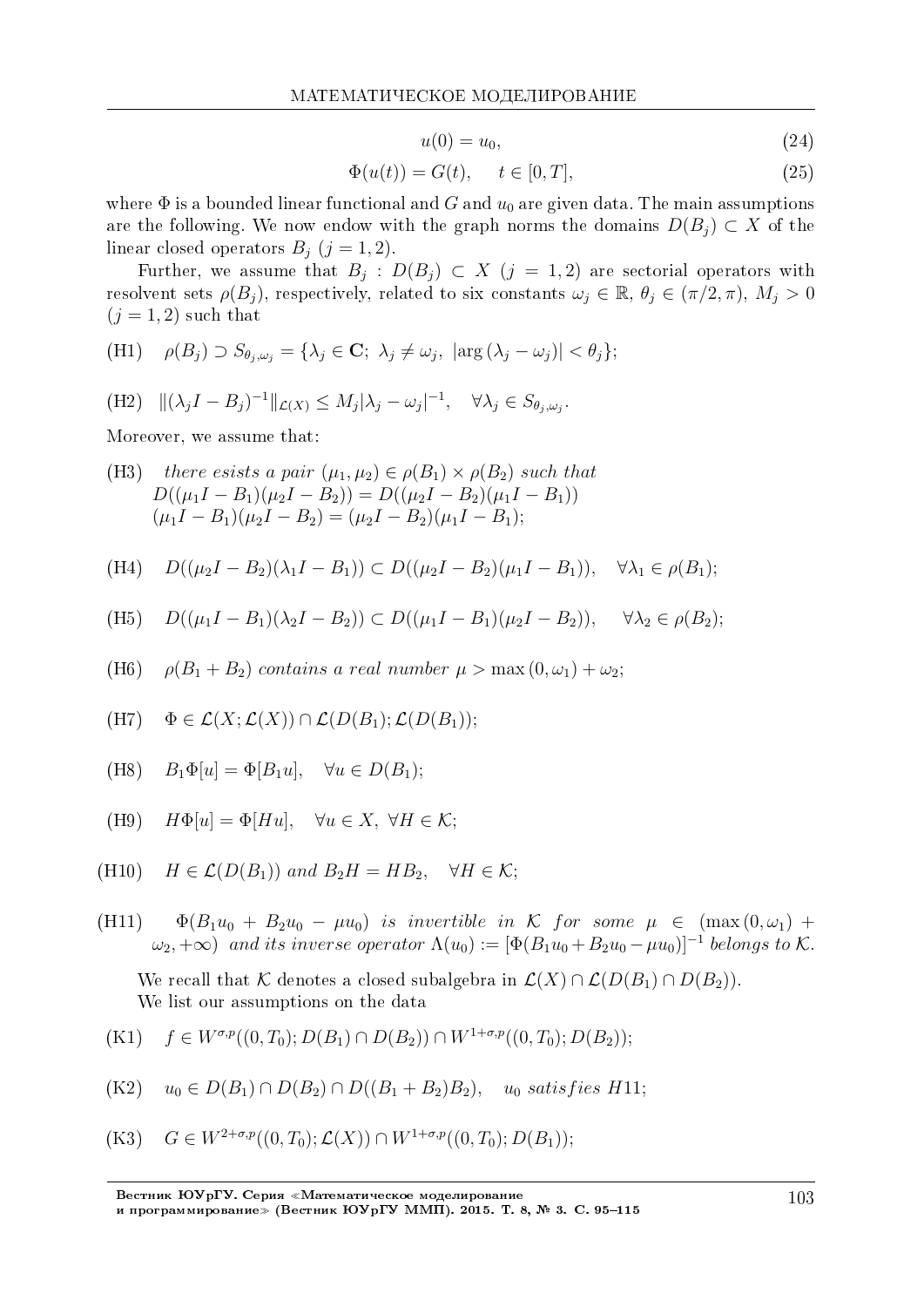- $(W4)$  *w*<sub>0</sub>  $\in$   $D_{B_1}(\sigma + 1/p, p) \cap D_{B_2}(\sigma + 1/p, p);$
- $W$ (K5) *w*<sub>1</sub> ∈ *D*<sub>*B*<sub>1</sub></sub>( $\sigma$  − 1/*p*, *p*) ∩ *D*<sub>*B*<sub>2</sub></sub>( $\sigma$  − 1/*p*, *p*), *if*  $\sigma$  ∈ (1/*p*, 1); where *T*<sub>0</sub> is a fixed positive number and

$$
w_0 := (B_2 - \mu I)[(B_1 + B_2 - \mu I)u_0 + f(0)],
$$
\n(26)

$$
w_1 := (B_1 + B_2 - \mu I)(B_2 - \mu I)[(B_1 + B_2 - \mu I)u_0 + f(0)] + (B_2 - \mu I)f''(0)
$$
  

$$
-\{\Phi[(B_2 - \mu I)((B_1 + B_2 - \mu I)u_0 + f(0))] - G''(0) + B_1G''(0) + \Phi[f''(0)]\}\Lambda(u_0)
$$
  

$$
\times (B_2 - \mu I)(B_1 + B_2 - \mu I)u_0.
$$
 (27)

Then we list the consistency conditions related to our problem

(K6)  $\Phi[u_0] = G(0);$ 

(K7) 
$$
(B_1 + B_2 - \mu I)G(0) + \Phi[B_2u_0 + f(0)] = G'(0).
$$

We denote by  $\mathcal G$  the space of our *admissible* data satisfying (H1)–(H11) and (K1)–(K7). We also defined the following subset  $\mathcal{G}(m)$  ( $m \in \mathbb{R}_+$ ) by

$$
\mathcal{G}(m) = \{ (f, G, u_0) \in \mathcal{G} : ||[\Phi(B_1 u_0 + B_2 u_0 - \mu u_0)]^{-1}||_{\mathcal{K}} \le m \}
$$
\n(28)

and w define then the following Banach spaces, where  $s \in [1, +\infty)$ :

$$
\mathcal{U}^{s,p}(X) = W^{s,p}((0,T);X) \cap W^{s-1,p}((0,T);D((B_1) \cap D((B_2). \tag{29})
$$

Finally, we give the main theorems:

**Theorem 1.** Let  $(f, G, u_0) \in \mathcal{G}(m)$  for some  $T_0 > 0$ ,  $p \in (1, +\infty)$ ,  $m > 0$ , and let  $\sigma \in (0,1) \setminus \{1/p\}$ . Then there exists  $T^* \in (0,T_0]$  such that for any  $T \in (0,T^*]$  problem  $(23)-(25)$  admits a unique solution  $(u, H) \in \mathcal{U}^{2+\sigma,p}(X) \times W^{\sigma,p}((0,T); \mathcal{K}).$ 

**Theorem 2.** For any  $m > 0$  and  $T \in (0, T^*]$  the map  $(f, G, u_0) \rightarrow (u, H)$ , where  $(u, H)$  is the unique solution to problem  $(23)-(25)$ , is bounded (i.e. maps bounded sets into bounded sets) and is Lipschitz continuous from *G*(*m*) into

$$
\mathcal{U}^{2+\sigma,p}(X) \times W^{\sigma,p}((0,T); \mathcal{K}).
$$

The abstract theorems stated above can be applied to the concrete Problem 2 choosing as reference spaces  $X = L^p(\Omega_2; W_0^{1,p})$  $W_0^{1,p}(\Omega_1)$ ) where  $W_0^{1,p}$  $_{0}^{\text{1,p}}$  are the well known Sobolev spaces and  $p > 1$ . The chosen spaces seem to be unusual, in fact one could think that the most natural spaces are  $X = L^p(\Omega_1 \times \Omega_2)$ , but this turns out to be not correct because the evolution equation does not have meaning here. The above choice is necessary, because the kernel *h* depends on the spatial variable *x*.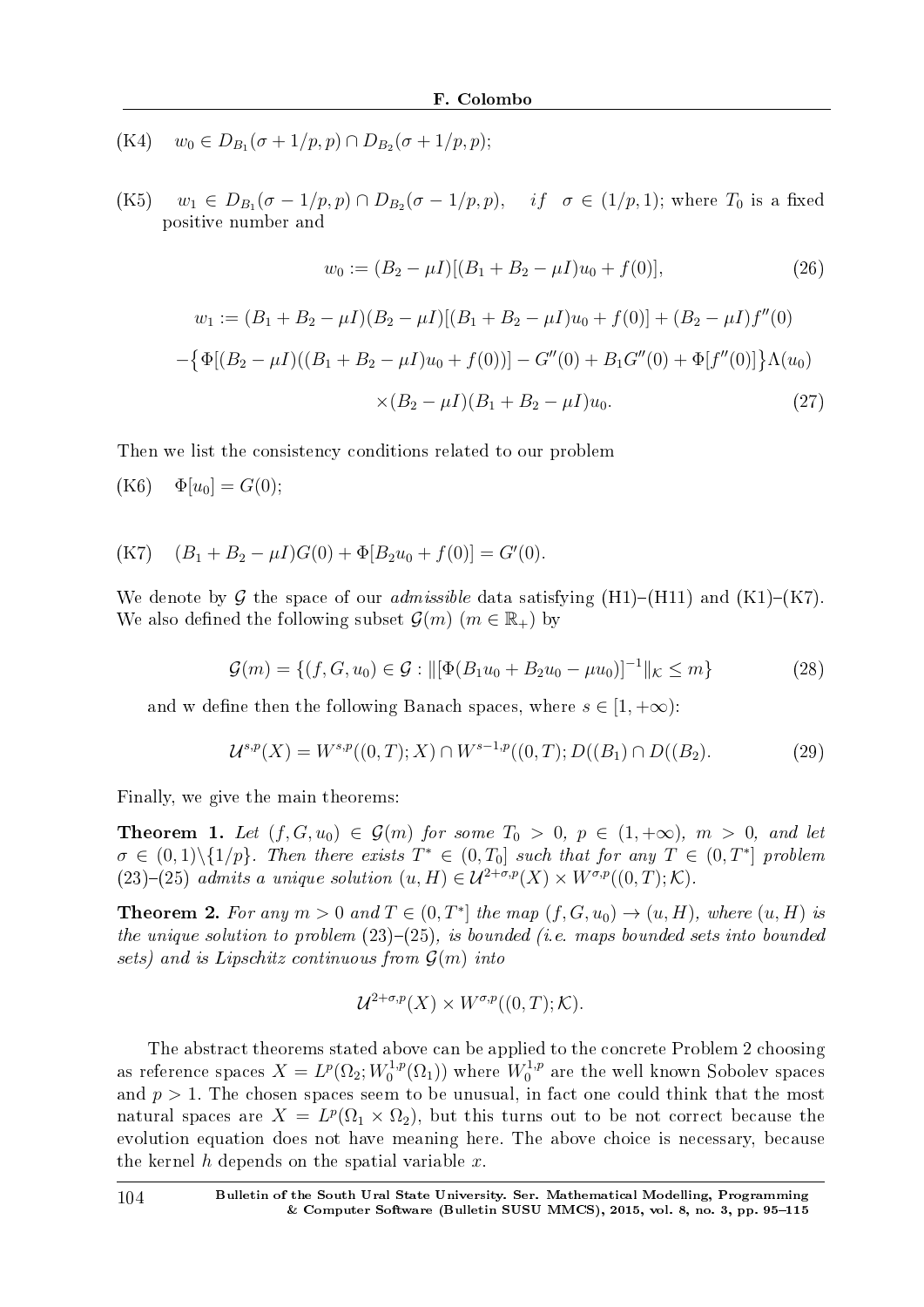# 3. Abstract Formulation of Inverse Problems with Two Types of Non Linearities

We list what we need to state our results.

- $X'$  stands for  $\mathcal{L}(X,\mathbb{R})$ .
- If *X* and *Y* are Banach spaces, with norms  $\|\cdot\|_X$  and  $\|\cdot\|_Y$  respectively, and  $(x, y) \in$  $X \times Y$ , we set

$$
||(x,y)||_{X\times Y} := ||x||_X + ||y||_Y.
$$

- If *Y* and *X* are Banach spaces,  $f: Y \to X$ , and  $y \in Y$ , we shall indicate with  $f'(y)$ the Frechet-derivative of *f* in *X*.
- If  $s \in \mathbb{Z}$ ,  $s \geq 2$  and  $\Omega$  is an open subset of  $\mathbb{R}^n$ , with smooth boundary, we set  $W^{s,p}_B$  $B^{s,p}(\Omega) := \{ f \in W^{s,p}(\Omega) : D_{\nu} f \equiv 0 \}$ , with  $D_{\nu}$  outward unit normal derivative in *∂*Ω.
- We denote by  $B_{p,q}^s(\Omega)$  ( $s > 0, 1 \le p, q \le +\infty$ ) Besov spaces (see [31, 32]).
- The symbol  $(\cdot, \cdot)_{\theta, p}$  stands for the real interpolation functor  $(0 < \theta < 1, 1 \le p \le$ +*∞*).
- Let  $h \in L^1(0,T)$  and  $f : (0,T) \to X$ , where X is a Banach space. We define the convolution

$$
(h * f)(t) := \int_0^t h(t - s) f(s) ds,
$$

whenever the integral has a meaning.

- *•* In the sequel we will denote by *a ∧ b* the number min*{a, b}* where *a, b ∈* R.
- Let  $p \in [1, +\infty)$ ,  $T \in \mathbb{R}^+$ , and let *X* be a Banach space. If *f* ∈ *W*<sup>*m,p*</sup>(0*, T*; *X*) (*m* ∈ N, *p* ∈ [1*,* +∞]) (see [33]), we set

$$
||f||_{W^{m,p}(0,T;X)} := \sum_{j=0}^{m-1} ||f^{(j)}(0)|| + ||f^{(m)}||_{L^p(0,T;X)}.
$$

*•* Let *X* be a Banach space and let *A* be a linear closed operator in *X*, with domain *D*(*A*). We set, for  $x \in D(A)$ ,

$$
||x||_{D(A)} := ||x||_X + ||Ax||_X, \quad x \in D(A).
$$
\n(30)

If *u* ∈ *W*<sup>*k*+1*,p*</sup>(0*, T*; *X*) ∩ *W*<sup>*k,p*</sup>(0*, T*; *D*(*A*)), we set

$$
||u||_{W^{k+1,p}(0,T;X)\cap W^{k,p}(0,T;D(A))} = ||u||_{W^{k+1,p}(0,T;X)} + ||u||_{W^{k,p}(0,T;D(A))},
$$

where 
$$
W^{0,p}(0,T;D(A)) := L^p(0,T;D(A)).
$$

We solve the inverse problem under the following conditions on the data. Let  $p \in (1, +\infty)$ and let  $X, Y, D(A)$  be Banach spaces such that: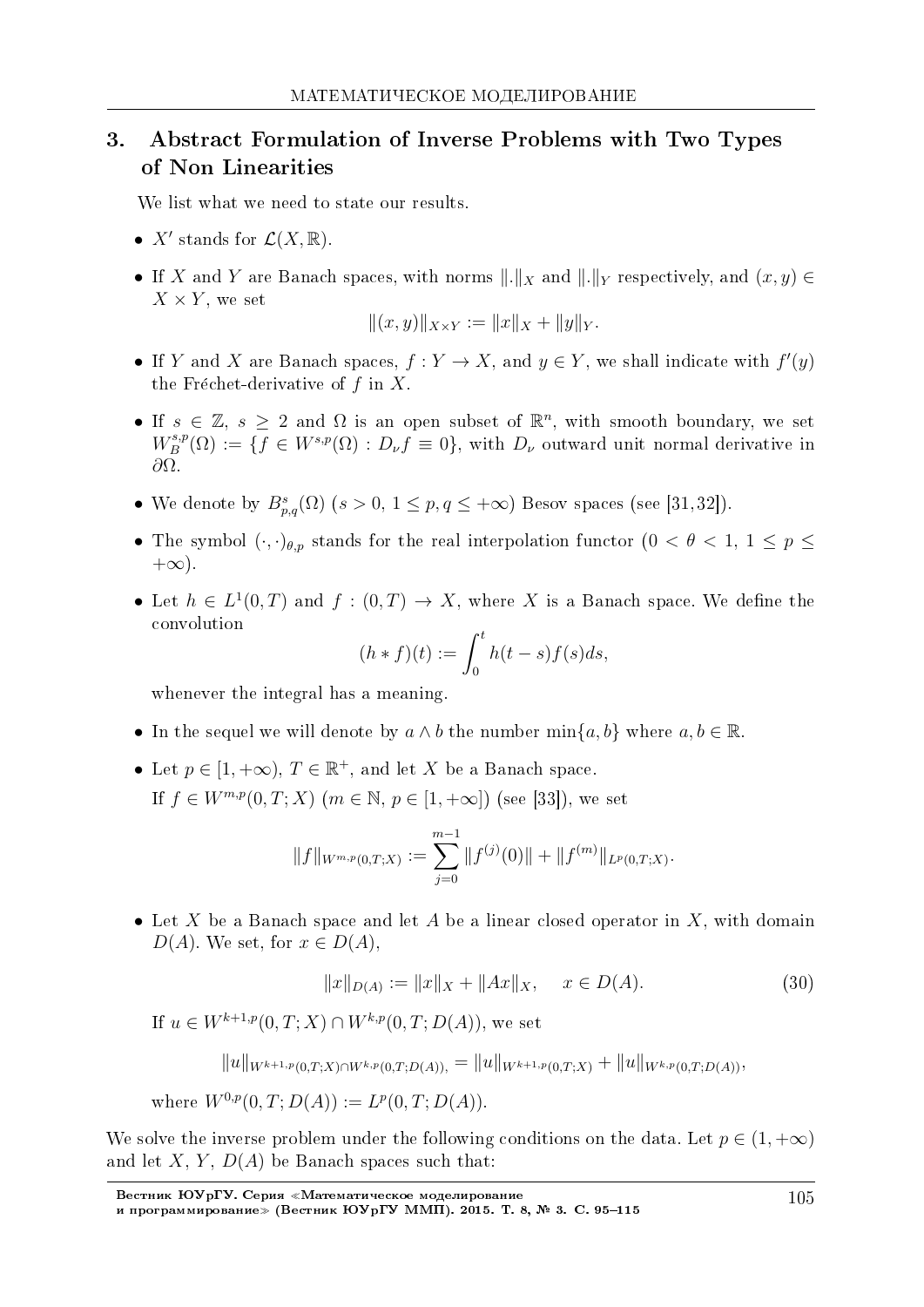(H1)  $D(A) \hookrightarrow Y \hookrightarrow X$ ,  $D(A)$  is dense in X and there exist  $C > 0$  and  $\theta \in [0,1)$ , such that,  $\forall u \in D(A)$ ,

$$
||u||_Y \leq C||u||_X^{1-\theta}||u||_{D(A)}^{\theta}.
$$

In general, if  $x \in X$ , we shall write  $||x||$  instead of  $||x||_X$ .

(H2)  $\forall T \in \mathbb{R}^+$ , the Cauchy problem

$$
\begin{cases}\n u'(t) = Au(t) + f(t), & t \in (0, T), \\
 u(0) = 0,\n\end{cases}
$$
\n(31)

is well-posed in  $L^p(0,T;X)$ , in the following sense:  $\forall f \in L^p(0,T;X)$ , (31) has a unique solution *u* belonging to  $W^{1,p}(0,T;X) \cap L^p(0,T;D(A)).$ 

**Remark 3.** Assumptions  $(H1) - (H2)$  imply that *A* is the infinitesimal generator of an analytic semigroup in *X* (see [34, Corollary 4.2]).

#### 3.1. The Strongly Damped Wave Equation

**Definition 3.** Determine  $\tau \in (0, T]$  and

$$
u \in W^{3,p}(0,\tau;X) \cap W^{2,p}(0,\tau;D(A)), \qquad h \in L^p(0,\tau), \quad t \in (0,\tau)
$$
 (32)

satisfying the system

$$
\begin{cases}\n u''(t) = Au'(t) + Au(t) + h * Bu(t) + f(u(t)) + G(t), & t \in (0, \tau) \\
 u(0) = u_0, & u'(0) = u_1, \\
 u'(0) = g(t), & t \in (0, \tau).\n\end{cases}
$$
\n(33)

We solve the inverse problem under the following conditions on the data. Let  $p \in (1, +\infty)$ and let *X*, *Y*,  $D(A)$  Banach spaces such that (H1) and (H2) hold and assume that:

- (H3)  $B \in \mathcal{L}(D(A), X)$ .
- (H4)  $u_0, u_1 \in D(A)$ .
- (H5)  $\Phi \in X'$  and  $D(A')$  is dense in  $X'$ .
- (H6)  $f \in C^1(Y, X)$  and  $f' : Y \to \mathcal{L}(Y, X)$  is Lipschitz continuous on the bounded subsets of *Y* .

(H7) 
$$
G \in W^{1,p}(0,T;X)
$$
.

(H8) 
$$
v_1 := Au_1 + Au_0 + f(u_0) + G(0) \in (X, D(A))_{1-1/p,p}
$$
.

- $(H9) \Phi(Bu_0) \neq 0.$
- (H10)  $g \in W^{3,p}(0,T)$  with  $\Phi(u_0) = g(0), \Phi(u_1) = g'(0)$  and  $\Phi(v_1) = g''(0)$ .
- (H11)  $f' : Y \to \mathcal{L}(Y, X)$  is bounded, with  $f'$  Fréchet derivative of  $f$ .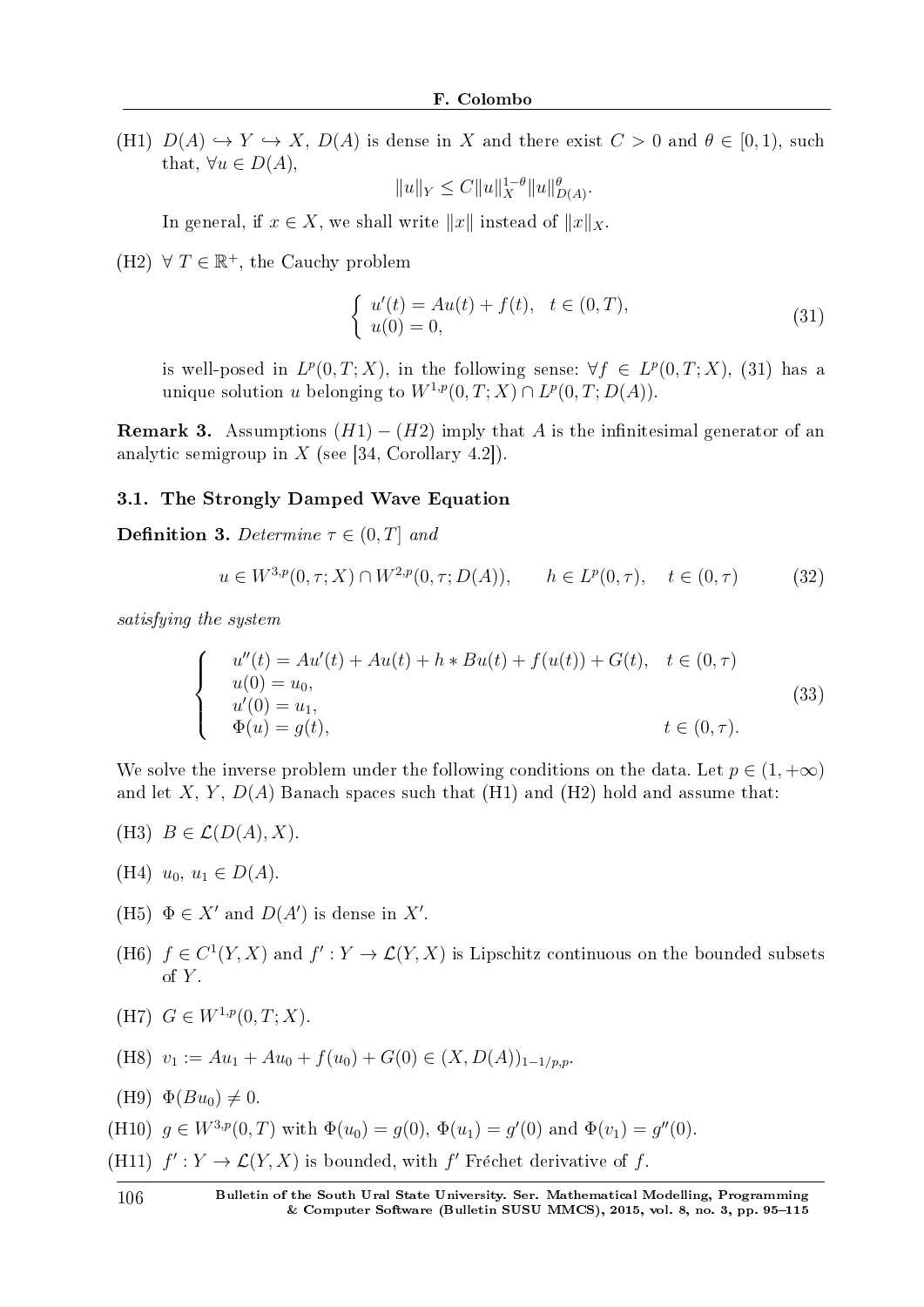**Theorem 3.** (Local in time existence). Let the assumptions  $(H1)-(H10)$  hold. Then there exists  $\tau \in (0, T]$ , depending on the data, such that the inverse problem given by Definition 3 has a solution  $(u, h) \in [W^{3,p}(0, \tau; X) \cap W^{2,p}(0, \tau; D(A))] \times L^p(0, \tau)$ .

**Theorem 4.** (Global in time uniqueness). Let the assumptions  $(H1)-(H10)$  hold. Let  $\tau \in (0,T]$ , and suppose that the inverse problem given by Definition 3 has two solutions  $(u_j, h_j) \in [W^{3,p}(0, \tau; X) \cap W^{2,p}(0, \tau; D(A))] \times L^p(0, \tau)$   $(j \in \{1,2\})$ , then  $u_1 = u_2$  and  $h_1 = h_2$ .

**Theorem 5.** (Global in time existence and uniqueness). Let the assumptions  $(H1)-(H10)$ hold. Let  $T > 0$ . Then the inverse problem given by Definition 3 has a unique solution  $(u, h) \in [W^{3,p}(0, T; X) \cap W^{2,p}(0, T; D(A))] \times L^p(0, T).$ 

Remark 4. We point out that the global in time existence and uniqueness result has been obtained in the abstract setting and it is not based on a maximum principle that in most of the concrete cases does not hold.

#### 3.2. Abstract Inverse Problem for the Parabolic Case

**Definition 4.** Let  $T > 0$ . Determine  $\tau \in (0, T]$  and

$$
u \in W^{2,p}(0,\tau;X) \cap W^{1,p}(0,\tau;D(A)), \qquad h \in L^p(0,\tau), \quad t \in (0,\tau), \tag{34}
$$

satisfying the system

$$
\begin{cases}\n u'(t) = Au(t) + h * Bu(t) + f(u(t)) + G(t), & t \in (0, \tau), \\
 u(0) = u_0, & t \in (0, \tau).\n\end{cases}
$$
\n(35)

We assume that  $(H1)$ ,  $(H2)$  hold together with the following conditions:

- $(P1)$   $B \in \mathcal{L}(D(A), X)$ .
- $(P2)$   $u_0 \in D(A)$ .
- (P3)  $\Phi \in X'$  and  $D(A')$  is dense in  $X'$ .
- (P4)  $f \in C^1(Y, X)$  and  $f' : Y \to \mathcal{L}(Y, X)$  is Lipschitz continuous on the bounded subsets of  $Y$ .
- $(P5)$   $G \in W^{1,p}(0,T;X)$ .

(P6) 
$$
v_0 := Au_0 + f(u_0) + G(0) \in (X, D(A))_{1-1/p,p}
$$
.

 $(P7) \Phi(Bu_0) \neq 0.$ 

(P8)  $g \in W^{2,p}(0,T)$  with  $\Phi(u_0) = g(0)$  and  $\Phi(v_0) = g'(0)$ .

(P9)  $f': Y \to \mathcal{L}(Y, X)$  is bounded, with f' Fréchet derivative of f.

The following theorems are proved in [29].

**Theorem 6.** (Local in time existence). Let the assumptions (H1), (H2) and  $(P1)$ – $(P8)$ hold. Then there exists  $\tau \in (0, T]$ , depending on the data, such that the inverse problem given by Definition 4 has a solution  $(u, h) \in [W^{2,p}(0, \tau; X) \cap W^{1,p}(0, \tau; D(A))] \times L^p(0, \tau)$ .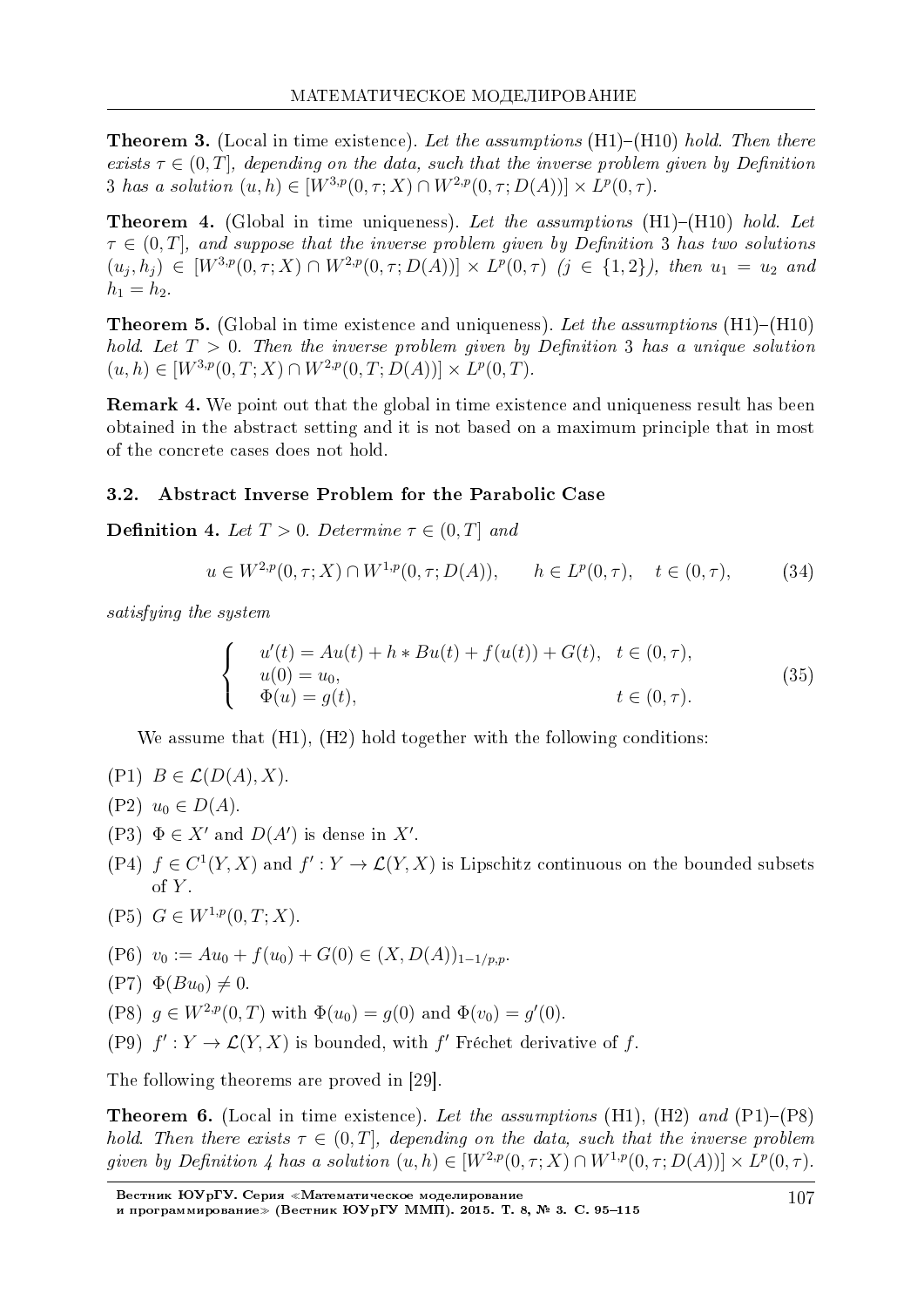**Theorem 7.** (Global in time uniqueness). Let the assumptions  $(H1)$ ,  $(H2)$  and  $(P1)$ - $(P8)$ hold. Then, if  $\tau \in (0, T]$ , and the inverse problem given by Definition 4 has two solutions  $(u_j, h_j) \in [W^{2,p}(0, \tau; X) \cap W^{1,p}(0, \tau; D(A))] \times L^p(0, \tau)$   $(j \in \{1,2\})$ , then  $u_1 = u_2$  and  $h_1 = h_2$ .

**Theorem 8.** (Global in time existence and uniqueness). Let the assumptions (H1),  $(H2)$ and  $(P1)-(P9)$  hold. Let  $T > 0$ . Then the inverse problem given by Definition 4 has a  $unique \ solution \ (u, h) \in [W^{2,p}(0,T;X) \cap W^{1,p}(0,T;D(A))] \times L^p(0,T).$ 

## 3.3. A Model in the Theory of Combustion

**Definition 5.** Let  $T > 0$ . Determine  $\tau \in (0, T]$  and

$$
u \in W^{2,p}(0,\tau;X) \cap W^{1,p}(0,\tau;D(A)), \qquad k \in L^p(0,\tau),
$$
\n(36)

satisfying the system

$$
\begin{cases}\n u'(t) = Au(t) + h * Bu(t) + f(u(t)) + \Phi_0[u'(t)]f_0, \quad t \in (0, \tau), \\
 u(0) = u_0, \\
 \Phi(u(t)) = g(t), \quad t \in (0, \tau).\n\end{cases}
$$
\n(37)

We solve the inverse problem under the following conditions on the data. Let  $p \in (1, +\infty)$ and let  $X, Y, D(A)$  Banach spaces such that  $(H1)$  and  $(H2)$  hold and assume that:  $(Q1)$   $B \in \mathcal{L}(D(A), X)$ .

- 
- (Q2)  $u_0$  ∈  $D(A)$ ,  $f_0$  ∈  $X$ .
- $(Q3) \Phi_0, \Phi \in X'$  and  $D(A')$  is dense in X<sup>*'*</sup>.
- (Q4)  $f \in C^1(Y, X)$  and  $f' : Y \to \mathcal{L}(Y, X)$  is Lipschitz continuous on the bounded subsets of  $Y$ .
- $(Q5) \Phi_0[f_0] \neq 1$ . We set  $\chi := (1 \Phi_0[f_0])^{-1}$ .
- $(Q6) \Phi[Bu_0] + \chi \Phi[f_0] \Phi_0[Bu_0] \neq 0.$

$$
(Q7) \ v_0 := Au_0 + f(u_0) + \chi \Phi_0[Au_0 + f(u_0)]f_0 \in (X, D(A))_{1-1/p,p}.
$$

(Q8) 
$$
g \in W^{2,p}(0,T)
$$
 with  $\Phi(u_0) = g(0)$  and  $\Phi(v_0) = g'(0)$ .

The following theorems are proved in [14].

**Theorem 9.** (Local in time existence). Let the assumptions (H1), (H2) and  $(Q1)$ - $(Q8)$ hold. Then there exists  $\tau \in (0, T]$ , depending on the data, such that the inverse problem given by Definition 5 has a solution  $(u, h) \in [W^{2,p}(0, \tau; X) \cap W^{1,p}(0, \tau; D(A))] \times L^p(0, \tau)$ .

**Theorem 10.** (Global in time uniqueness). Let the assumptions  $(H1)$ ,  $(H2)$  and  $(Q1)$ - $(Q8)$ hold. Then, if  $\tau \in (0, T]$ , and the inverse problem given by Definition 5 has two solutions  $(u_j, h_j) \in [W^{2,p}(0, \tau; X) \cap W^{1,p}(0, \tau; D(A))] \times L^p(0, \tau)$   $(j \in \{1,2\})$ , then  $u_1 = u_2$  and  $h_1 = h_2.$ 

**Remark 5.** In the case the nonlinear function  $f(u)$  is sublinear it is possible to prove a global in time existence and uniqueness result for system (37), which is not applicable to the case  $f(u) = e^u$ . The proof follows the ideas developed in [29].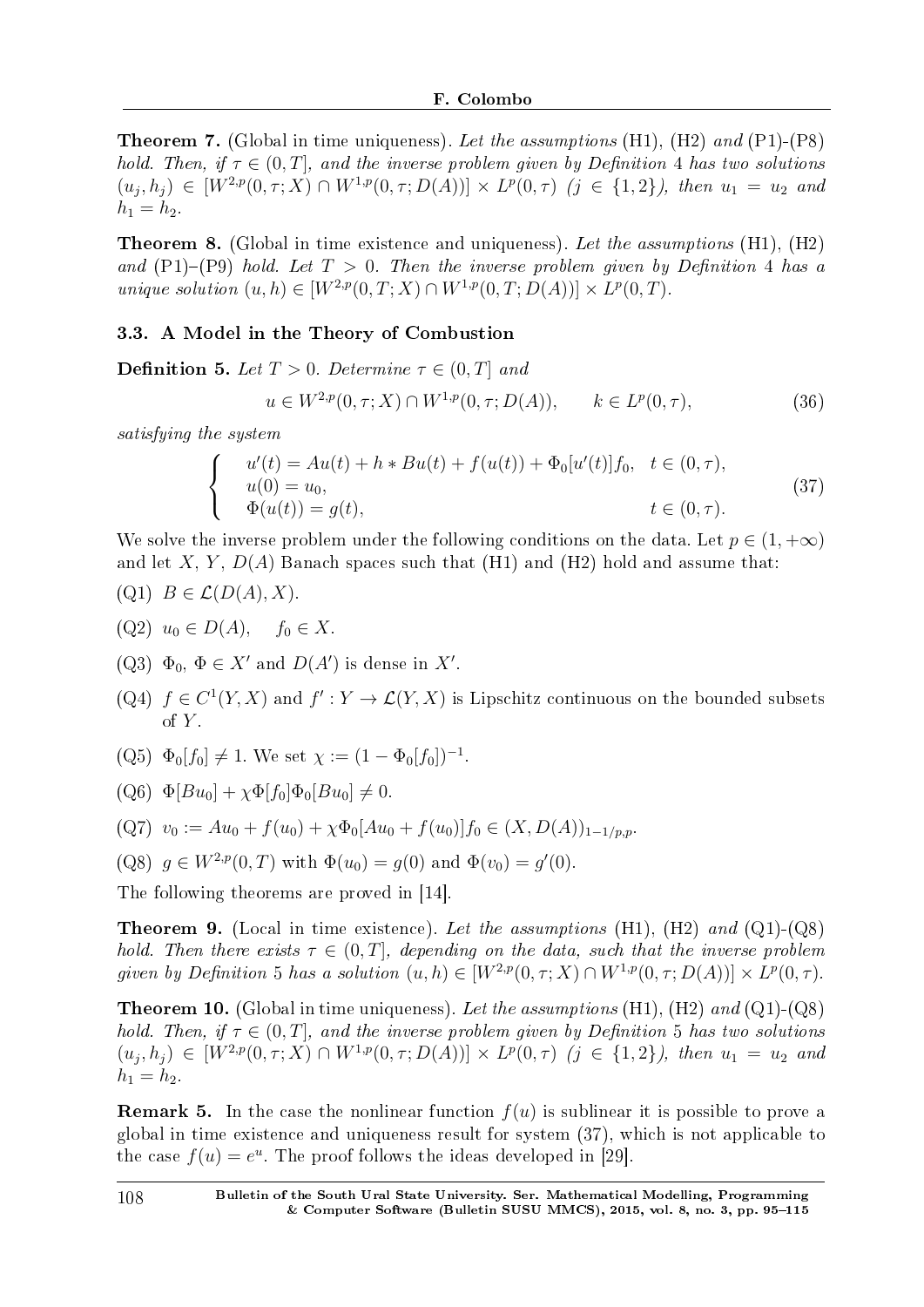## 4. Some Applications of the Abstract Results

## 4.1. The Case of Weighted Additional Measurements

**Definition 6.** Let  $T > 0$ . Determine  $\tau \in (0, T]$  and

$$
u: W^{3,p}(0,\tau; L^p(\Omega)) \cap W^{2,p}(0,\tau; W^{2,p}(\Omega)), \qquad h \in L^p(0,\tau),
$$

satisfying the system

 $\sqrt{ }$  $\int$ 

 $\overline{\mathcal{L}}$ 

$$
u_{tt}(t, x) = \Delta u_t(t, x) + \Delta u(t, x) + h * \Delta u(t, x) + F(u(t, x), \nabla u(t, x)) + G(t, x),
$$
  
\n
$$
u(0, x) = u_0(x), \quad x \in \Omega,
$$
  
\n
$$
u_t(0, x) = u_1(x), \quad x \in \Omega,
$$
  
\n
$$
D_{\nu}u(t, x) = 0, \quad t \in (0, \tau), \quad x \in \partial\Omega,
$$
  
\n
$$
\int_{\Omega} \phi(x)u(t, x)dx = g(t).
$$

We solve the inverse problem under the following conditions on the data:

(K1)  $\Omega$  is an open bounded subset of  $\mathbb{R}^n$ , lying on one side of its boundary  $\partial\Omega$ , which is a submanifold of  $\mathbb{R}^n$  of class  $C^2$  (in the physical case  $n = 1, 2, 3$ ).

(K2) 
$$
p \in (1, +\infty)
$$
,  $n \in \mathbb{N}$ , with  $n < p$ ,  $p \neq 3$ .

(K3) 
$$
u_0, u_1 \in W_B^{2,p}(\Omega) := \{u \in W^{2,p}(\Omega) : D_\nu u \equiv 0\}.
$$

$$
(\mathrm{K4}) \ \phi \in L^{p'}(\Omega).
$$

- (K5)  $f \in C^1(\mathbb{R})$  and  $f'$  is Lipschitz continuous in bounded subsets of  $\mathbb{R}$ .
- $(K6)$   $G \in W^{1,p}(0,T; L^p(\Omega)).$

(K7) 
$$
v_1 := \Delta u_1 + \Delta u_0 + f(u_0, \nabla u_0) + G(0, \cdot) \in B_{p,p,B}^{2(1-1/p)}(\Omega)
$$
, where  

$$
B_{p,p,B}^{2(1-1/p)}(\Omega) = \begin{cases} B_{p,p}^{2(1-1/p)}(\Omega) & \text{if } p < 3, \\ \{v \in B_{p,p}^{2(1-1/p)}(\Omega) : D_{\nu}v \equiv 0\} & \text{if } p > 3. \end{cases}
$$

- $(K8)$   $\int_{\Omega} \phi \Delta u_0 dx \neq 0.$
- (K9)  $g \in W^{3,p}(0,T)$  with  $\int_{\Omega} \phi u_0 dx = g(0)$  and  $\int_{\Omega} \phi v_1 dx = g'(0)$ .

 $(K10)$   $f'$  is globally bounded.

The following results follow from Theorems 3–5.

**Theorem 11.** (Local in time existence) Let the assumptions  $(K1)-(K9)$  hold. Then there exists  $\tau \in (0, T]$ , depending on the data, such that the inverse problem given by Definition 6 has a solution  $(u, h) \in [W^{3,p}(0, \tau; L^p(\Omega)) \cap W^{2,p}(0, \tau; W^{2,p}(\Omega))] \times L^p(0, \tau)$ .

**Theorem 12.** (Global in time uniqueness) Let the assumptions  $(K1)$ – $(K9)$  hold. Then, if  $\tau \in (0,T]$ , and the inverse problem given by Definition 6 has two solutions  $(u_j, h_j) \in$  $[W^{3,p}(0,\tau;L^p(\Omega)) \cap W^{2,p}(0,\tau;W^{2,p}(\Omega))] \times L^p(0,\tau)$   $(j \in \{1,2\})$ , then  $u_1 = u_2$  and  $h_1 = h_2$ .

**Theorem 13.** (Global in time existence and uniqueness). Let the assumptions  $(K1)$ – $(H10)$ hold. Let  $T > 0$ . Then the inverse problem given by Definition 6 has a unique solution  $(u, h) \in [W^{3,p}(0, T; L^p(\Omega)) \cap W^{2,p}(0, T; W^{2,p}(\Omega))] \times L^p(0, T).$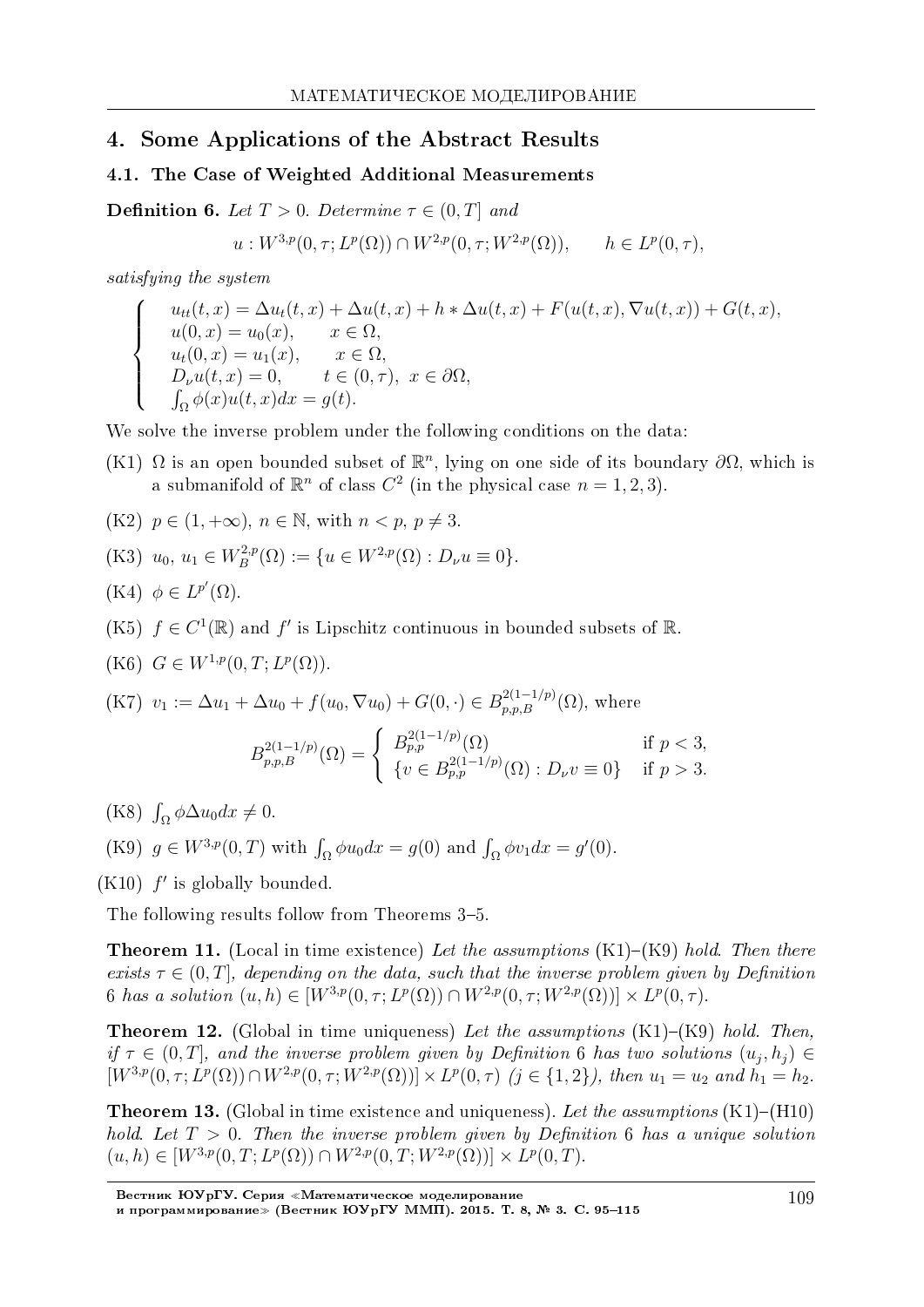4.1.1. The case of flux additional measurements

**Definition 7.** Let  $T > 0$ . Determine  $\tau \in (0, T]$  and

$$
u: W^{3,p}(0,\tau; L^p(\Omega)) \cap W^{2,p}(0,\tau; W^{2,p}(\Omega)), \quad h \in L^p(0,\tau),
$$

satisfying the system

$$
\begin{cases}\n u_{tt}(t,x) = \Delta u_t(t,x) + \Delta u(t,x) + \int_0^t h(t-s)\Delta u(s,x)ds + \phi(u(t,x), \nabla u(t,x)) + \Gamma(t,x), \\
 u(0,x) = u_0(x), \quad x \in \Omega, \\
 u_t(0,x) = u_1(x), \quad x \in \Omega, \\
 D_\nu u(t,x) + b(x)u(t,x) = 0, \quad (t,x) \in [0,T] \times \partial\Omega, \\
 \int_S (D_\nu u_t(t,x) + D_\nu u(t,x) + h * D_\nu u(t,x))\sigma(dx) = g(t).\n\end{cases}
$$

For convenience, we define

$$
W_p(\Omega) := \{ u \in W^{2,p}(\Omega) : D_\nu u(x) + b(x)u(x) = 0, \quad x \in \partial\Omega \}.
$$
 (38)

We solve the inverse problem under the following conditions on the data:

- (K1)  $\Omega$  is an open bounded subset of  $\mathbb{R}^n$ , lying on one side of its boundary  $\partial\Omega$ , which is a submanifold of class  $C^2$  of  $\mathbb{R}^n$ ,  $b \in C^1(\partial\Omega)$ .
- $(K2)$   $\phi \in C^1(\mathbb{R}^{n+1})$  and its first order derivatives are Lipschitz continuous in bounded subsets of  $\mathbb{R}^{n+1}$ .
- (K3)  $p \in \mathbb{R}, p > n, p \neq 3$ .

$$
(K4) u_0, u_1 \in W_p(\Omega).
$$

- $(K5)$   $\Gamma \in W^{1,p}(0,T; L^p(\Omega)).$
- (K6) *v*<sup>0</sup> := ∆*xu*<sup>1</sup> + ∆*xu*<sup>0</sup> + *ϕ*(*u*0*, ∇xu*0) + Γ(0) *∈*

$$
\in \left\{ \begin{array}{l} B_{p,p}^{2(1-1/p)}(\Omega) \text{ if } p < 3, \\ \{v \in B_{p,p}^{2(1-1/p)}(\Omega) : D_{\nu}v + bv = 0 \text{ in } \partial\Omega \} \\ \text{ if } p > 3. \end{array} \right.
$$

 $(K7)$   $\int_{S} D_{\nu}u_{0}(x)\sigma(dx) \neq 0.$ 

(K8) 
$$
g \in W^{1,p}(0,T)
$$
,  $\int_S D_{\nu}(u_0 + u_1)(x)\sigma(dx) = g(0)$ .

(K9)  $\nabla \phi$  is bounded in  $\mathbb{R}^{n+1}$ .

An application of the abstract theorems in [17] gives the following result.

### Theorem 14.

(I) Assume that (K1)-(K8) are satisfied. Then there exists  $\tau \in (0, T]$ , such that problem given by Definition  $\gamma$  has a solution  $(u, h)$ , with

$$
u \in W^{3,p}(0,\tau;L^p(\Omega)) \cap W^{2,p}(0,\tau;W_p(\Omega)), \quad h \in L^p(0,\tau).
$$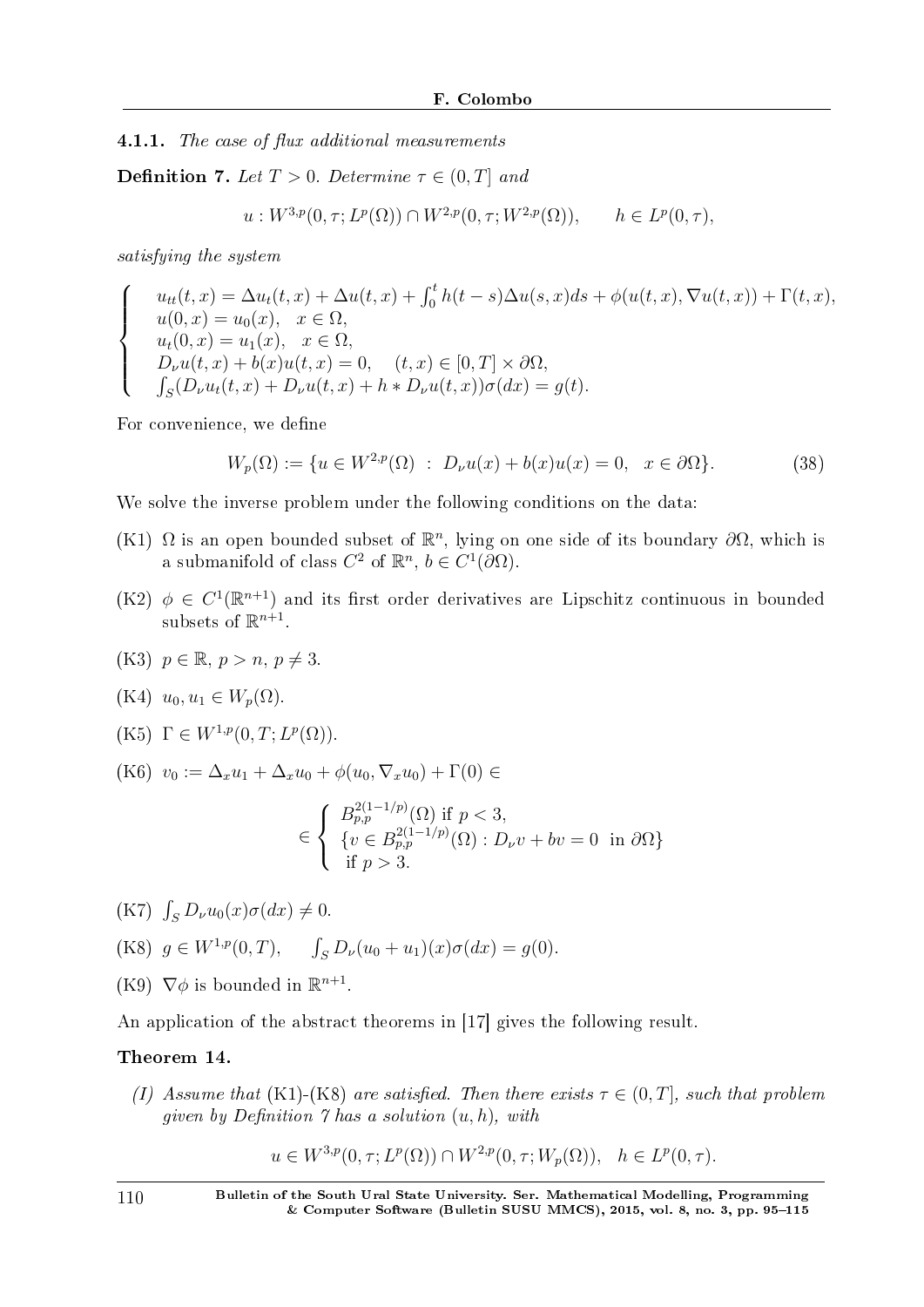(II) Assume that (K1)-(K8) are satisfied. If, for some  $\tau \in (0, T]$ ,  $(u_1, h_1)$  and  $(u_2, h_2)$  are solutions of problem given by Definition  $\gamma$ , with

$$
(u_1, h_1), (u_2, h_2) \in [W^{3,p}(0, \tau; L^p(\Omega)) \cap W^{2,p}(0, \tau; W_p(\Omega))] \times L^p(0, \tau),
$$

 $then u_1 = u_2, h_1 = h_2.$ 

(III) Assume that  $(K1)-(K9)$  are satisfied. Then problem given by Definition 7 has a unique global solution

 $(u, h) \in [W^{3,p}(0, T; L^p(\Omega)) \cap W^{2,p}(0, T; W_p(\Omega))] \times L^p(0, T)$ .

#### 4.2. The Inverse Problem for the Heat Equation

**Definition 8.** Let  $T > 0$ . Determine  $\tau \in (0, T]$  and

$$
u: W^{2,p}(0,\tau; L^p(\Omega)) \cap W^{1,p}(0,\tau; W^{2,p}(\Omega)), \qquad h \in L^p(0,\tau), \tag{39}
$$

satisfying the system

$$
\begin{cases}\n u_t(t,x) = \Delta u(t,x) + h * \Delta u(t,x) + f(u(t,x)) + G(t,x), \\
 u(0,x) = u_0(x), \quad x \in \Omega, \\
 D_\nu u(t,x) = 0, \quad t \in (0,\tau), \quad x \in \partial\Omega, \\
 \int_{\Omega} \phi(x)u(t,x)dx = g(t).\n\end{cases}
$$
\n(40)

We solve the inverse problem under the following conditions on the data:

- (h1) Ω is an open bounded subset of  $\mathbb{R}^n$ , lying on one side of its boundary  $\partial\Omega$ , which is a submanifold of  $\mathbb{R}^n$  of class  $C^2$ .
- (h2)  $p \in (1, +\infty)$ ,  $n \in \mathbb{N}$ , with  $n < p, p \neq 3$ .

(h3) 
$$
u_0 \in W_B^{2,p}(\Omega) := \{ u \in W^{2,p}(\Omega) : D_\nu u \equiv 0 \}.
$$

- (h4)  $\phi \in L^{p'}(\Omega)$ .
- (h5)  $f \in C^1(\mathbb{R})$  and  $f'$  is Lipschitz continuous in bounded subsetes of  $\mathbb{R}$ .

(h6) 
$$
v_0 := \Delta u_0 + f(u_0) + G(0) \in B_{p,p,B}^{2(1-1/p)}(\Omega)
$$
, where

$$
B_{p,p,B}^{2(1-1/p)}(\Omega) = \begin{cases} B_{p,p}^{2(1-1/p)}(\Omega) & \text{if } p < 3, \\ \{v \in B_{p,p}^{2(1-1/p)}(\Omega) : D_{\nu}v \equiv 0\} & \text{if } p > 3. \end{cases}
$$

(h7) 
$$
g \in W^{2,p}(0,T)
$$
 with  $\Phi(u_0) = g(0)$  and  $\Phi(v_0) = g'(0)$ .

- (h8)  $\int_{\Omega} \phi(x) \Delta u_0(x) dx \neq 0.$
- (h9)  $G \in W^{1,p}(0,T; L^p(\Omega)).$
- $(h10)$   $f'$  is globally bounded.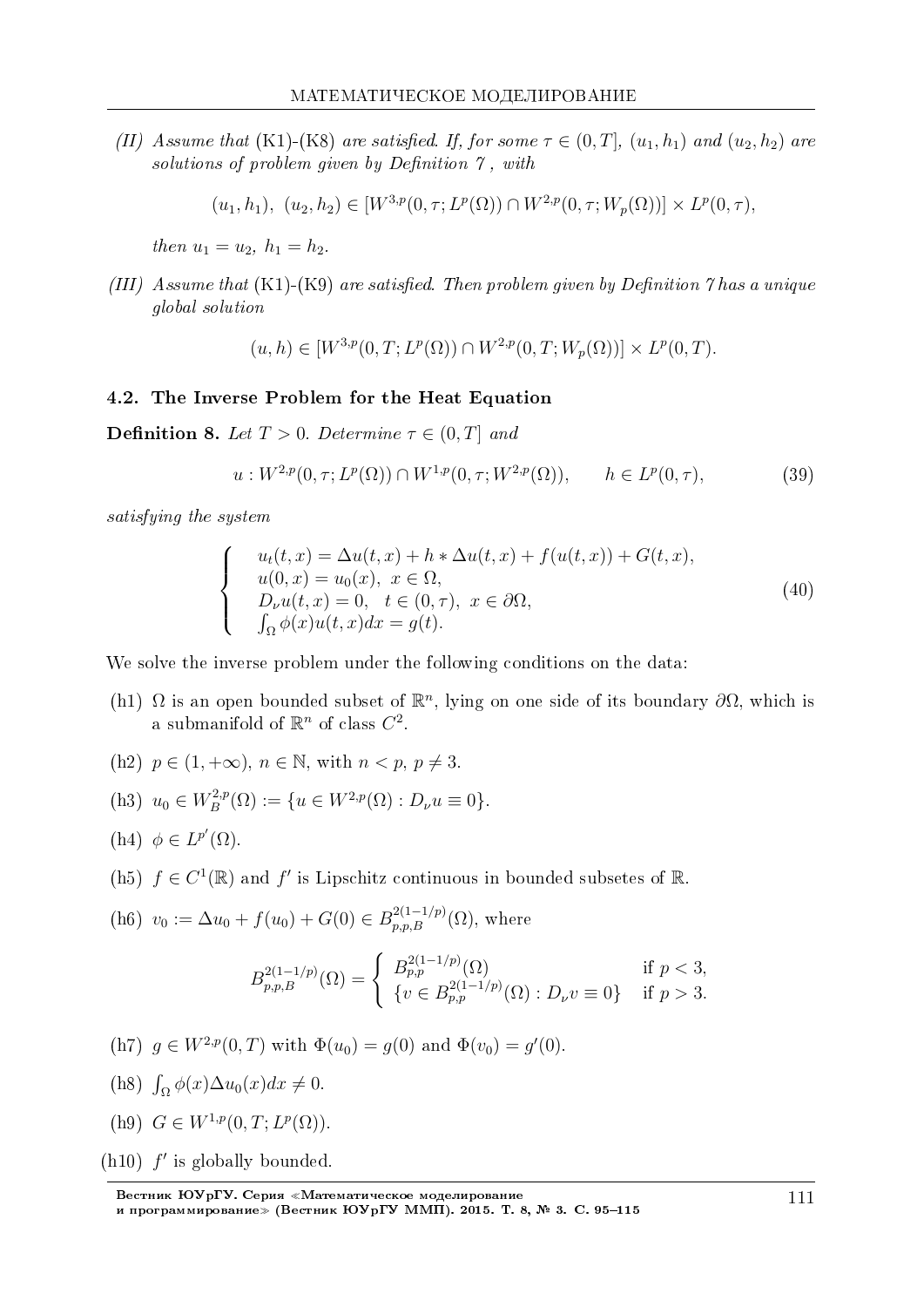The following results are particular cases of the more general Theorems  $18-20$  stated just in the sequel.

**Theorem 15.** (Local in time existence). Let the assumptions (h1)–(h9) hold. Then there exists  $\tau \in (0, T]$ , depending on the data, such that the inverse problem given by Definition 8 has a solution  $(u, h) \in W^{2,p}(0, \tau; L^p(\Omega)) \cap W^{1,p}(0, \tau; W^{2,p}(\Omega)) \times L^p(0, \tau)$ .

**Theorem 16.** (Global in time uniqueness). Let the assumptions  $(h1)-(h9)$  hold. Then, if  $\tau \in (0,T]$ , and the inverse problem given by Definition 8 has two solutions  $(u_j, h_j) \in$  $W^{2,p}(0,\tau;L^p(\Omega)) \cap W^{1,p}(0,\tau;W^{2,p}(\Omega)) \times L^p(0,\tau)$   $(j \in \{1,2\})$ , then  $u_1 = u_2$  and  $h_1 = h_2$ .

**Theorem 17.** (Global in time existence and uniqueness). Let the assumptions  $(h1)-(h10)$ hold. Let  $T > 0$ . Then the inverse problem given by Definition 8 has a unique solution  $(u, h) \in W^{2,p}(0, T; L^p(\Omega)) \cap W^{1,p}(0, T; W^{2,p}(\Omega)) \times L^p(0, T).$ 

Our main results are proved in an abstract setting so that they can be applied to the more general case of operators of order 2*m* that contains as a particular case the heat conduction problem for  $m = 1$ .

4.2.1. The inverse problem for operators of order 2*m*

**Definition 9.** Let  $T > 0$ . Determine  $\tau \in (0, T]$  and

$$
u \in W^{2,p}(0,\tau;L^p(\Omega)) \cap W^{1,p}(0,\tau;W^{2m,p}(\Omega)), \qquad h \in L^p(0,\tau),
$$
 (41)

satisfying the system

$$
\begin{cases}\n\partial_t u(t,x) = A(x,\partial_x)u(t,x) + h * B(x,\partial_x)u(t,x) + \mathcal{F}((\partial_x^{\alpha}u(t,x))_{|\alpha| \le 2m-1}) + G(t,x), \\
u(0,x) = u_0(x), \ x \in \Omega, \\
B_j(x,\partial_x)u(t,x) = 0, \ 1 \le j \le m, \ t \in (0,\tau), \ x \in \partial\Omega, \\
\int_{\Omega} \phi(x)u(t,x)dx = g(t).\n\end{cases}
$$
\n(42)

We solve the inverse problem under the following conditions on the data:

- (k1)  $m, n \in \mathbb{N}, \Omega$  is an open bounded subset of  $\mathbb{R}^n$ , lying on one side of its boundary  $\partial\Omega$ , which is a submanifold of  $\mathbb{R}^n$  of class  $C^{2m}$ .
- (k2)  $A(x, \partial_x)$  is a strongly elliptic operator of order 2*m*, with coefficients in  $C(\overline{\Omega})$ , for  $j = 1, ..., m$ ,  $B_i(x, \partial_x)$  is a linear differential operator of order  $m_i \leq 2m - 1$ , with  ${\rm coefficient}\sin C^{2m-m_j}(\partial\Omega),\{B_j(x,\partial_x):1\leq j\leq m\}$  is a normal system of boundary operators, the operator  $A(x, \partial_x)$  with vanishing boundary conditions  $B_i(x, \partial_x)$  (1  $\leq$  $j \leq m$ ) has  $Arg(\lambda) = \theta$  as a ray of minimal growth of the resolvent for all  $\theta \in$ [*−π/*2*, π/*2].

(k3) 
$$
p \in (1, +\infty)
$$
, with  $n < p$ ,  $2m(1 - 1/p) \neq m_j + 1/p$   $\forall j = 1, ..., m$ .

(k4) 
$$
u_0 \in W_B^{2m,p}(\Omega) := \{ u \in W^{2m,p}(\Omega) : B_j(x, \partial_x)u \equiv 0 \quad \forall j = 1, ...m \}.
$$

 $(k5) \phi \in L^{p'}(\Omega).$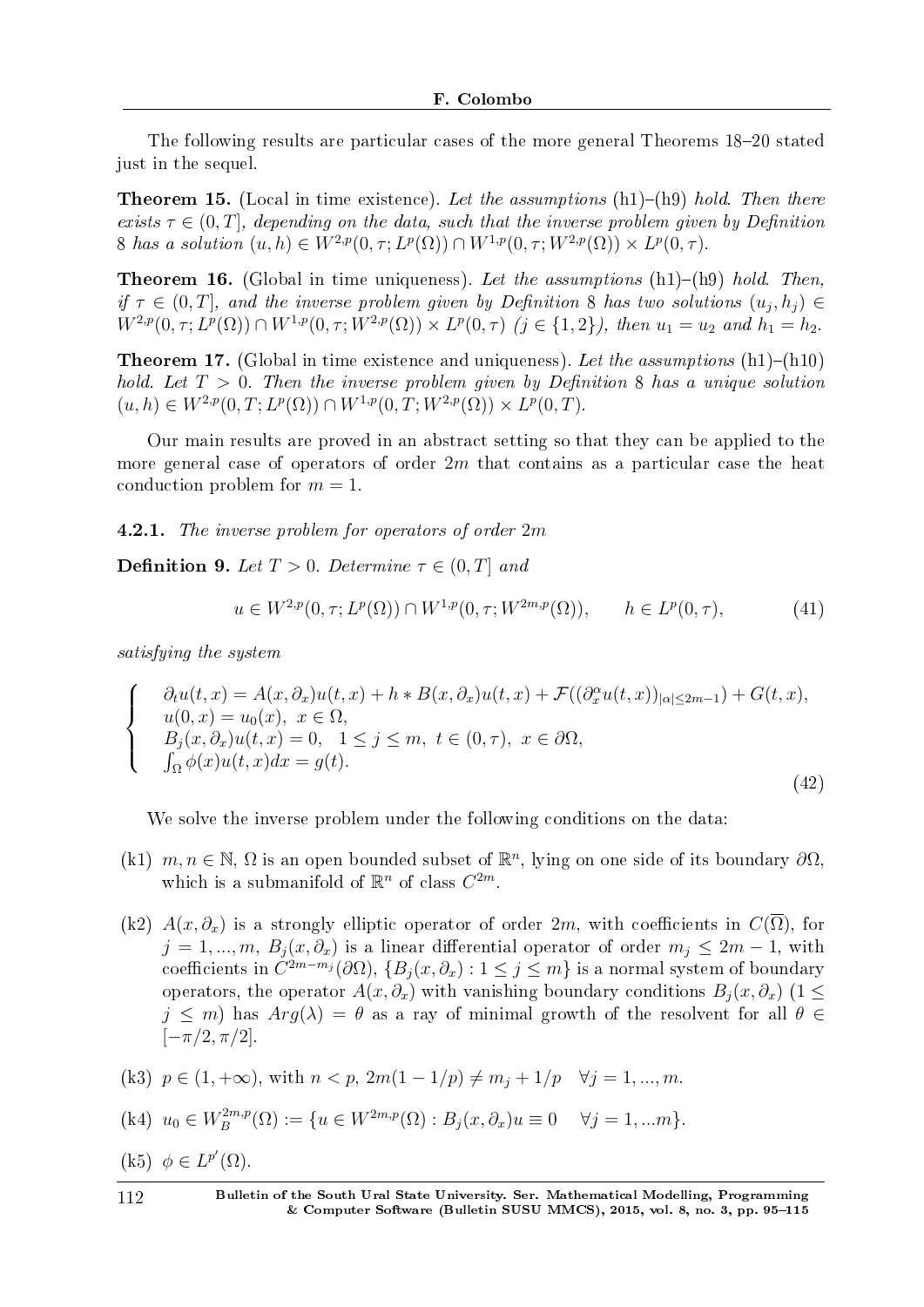- (k6)  $\mathcal{F} \in C^1(\mathbb{R}^{N(m)})$ , with  $N(m)$  indicating the cardinality of  $\{\alpha \in \mathbb{N}_0^n : |\alpha|^2 \leq 2m 1\}$ , and we denote by  $(y_\alpha)_{|\alpha|^2 \leq 2m-1}$  a general element of  $\mathbb{R}^{N(m)}$ ; moreover, its first order derivatives are Lipschitz continuous on the bounded subsets of R *N*(*m*) .
- $(K7)$   $G \in W^{1,p}(0,T; L^p(\Omega)).$
- (k8)  $v_0 := A(x, \partial_x)u_0 + \mathcal{F}((\partial_x^{\alpha} u_0)_{|\alpha|^2 \le 2m-1}) + G(0) \in B_{p,p,B}^{2m(1-1/p)}(\Omega),$ where  $B_{p,p,B}^{2m(1-1/p)}(\Omega) := \{v \in B_{p,p}^{2m(1-1/p)}(\Omega) : B_j(x,\partial_x)u \equiv 0, \quad \forall j = 1,...m, m_j + 1\}$  $1/p < 2m(1-1/p)$ .
- (k9)  $g \in W^{2,p}(0,T)$  with  $\Phi(u_0) = g(0)$  and  $\Phi(v_0) = g'(0)$ .
- (k10)  $B(x, \partial_x)$  is a linear differential operator of order not exceeding 2*m*, with coefficients in  $C(\Omega)$ .
- $(\text{k}11)$   $\int_{\Omega} \phi(x)B(x,\partial_x)u_0(x)dx \neq 0.$
- $(k12)$   $\nabla$ *F* is bounded in  $\mathbb{R}^{N(m)}$ .

The following results follows from Theorems  $6-8$ .

**Theorem 18.** (Local in time existence). Let the assumptions  $(k1)-(k11)$  hold. Then there exists  $\tau \in (0, T]$ , depending on the data, such that the inverse problem given by Definition  $9$  has a solution  $(u, h) \in [W^{2,p}(0, \tau; L^p(\Omega)) \cap W^{1,p}(0, \tau; W^{2m,p}(\Omega))] \times L^p(0, \tau)$ .

**Theorem 19.** (Global in time uniqueness). Let the assumptions  $(k1)-(k11)$  hold. Then, if  $\tau \in (0,T]$ , and the inverse problem given by Definition 9 has two solutions  $(u_j, h_j) \in$  $[W^{2,p}(0,\tau;L^p(\Omega))\cap W^{1,p}(0,\tau;W^{2m,p}(\Omega))] \times L^p(0,\tau)$   $(j \in \{1,2\})$ , then  $u_1 = u_2$  and  $h_1 = h_2$ .

**Theorem 20.** (Global in time existence and uniqueness). Let the assumptions  $(k1)-(k12)$ hold. Let  $T > 0$ . Then the inverse problem given by Definition 9 has a unique solution  $(u, h) \in [W^{2,p}(0, T; L^p(\Omega)) \cap W^{1,p}(0, T; W^{2m,p}(\Omega))] \times L^p(0, T).$ 

## References

- 1. Colombo F., Lorenzi A. Identification of Time and Space Dependent Relaxation Kernels in the Theory of Materials with Memory I. *Math. Anal. Appl.*, 1997, no. 213, pp. 32–62.
- 2. Colombo F., Lorenzi A. Identification of Time and Space Dependent Relaxation Kernels in the Theory of Materials with Memory II. J. Math. Anal. Appl., 1997, no. 213, pp. 63–90. DOI: 10.1006/jmaa.1997.5365
- 3. Colombo F., Lorenzi A. An Identification Problem Related to a Parabolic Integrodifferential Equation with Noncommuting Spatial Operators. J. Inverse Ill-Posed Probl., 2000, no. 8, pp.  $505 - 540$ .
- 4. Colombo F., Guidetti D., Lorenzi A. Integrodifferential Identification Problems for the Heat Equation in Cylindrical Domains. Adv. Math. Sci. Appl., 2003, no. 13, pp. 639–662.
- 5. Colombo F., Guidetti D., Lorenzi A. Integrodifferential Identification Problems for Thermal Materials with Memory in Non-Smooth Plane Domains. Dyn. Syst. Appl., 2003, no. 12, pp. 533-560.
- 6. Lorenzi A. Direct and Inverse Integrodifferential Maxwell Problems for Dispersive Media Related to Cylindrical Domains. Philadelphia, SIAM, 1995.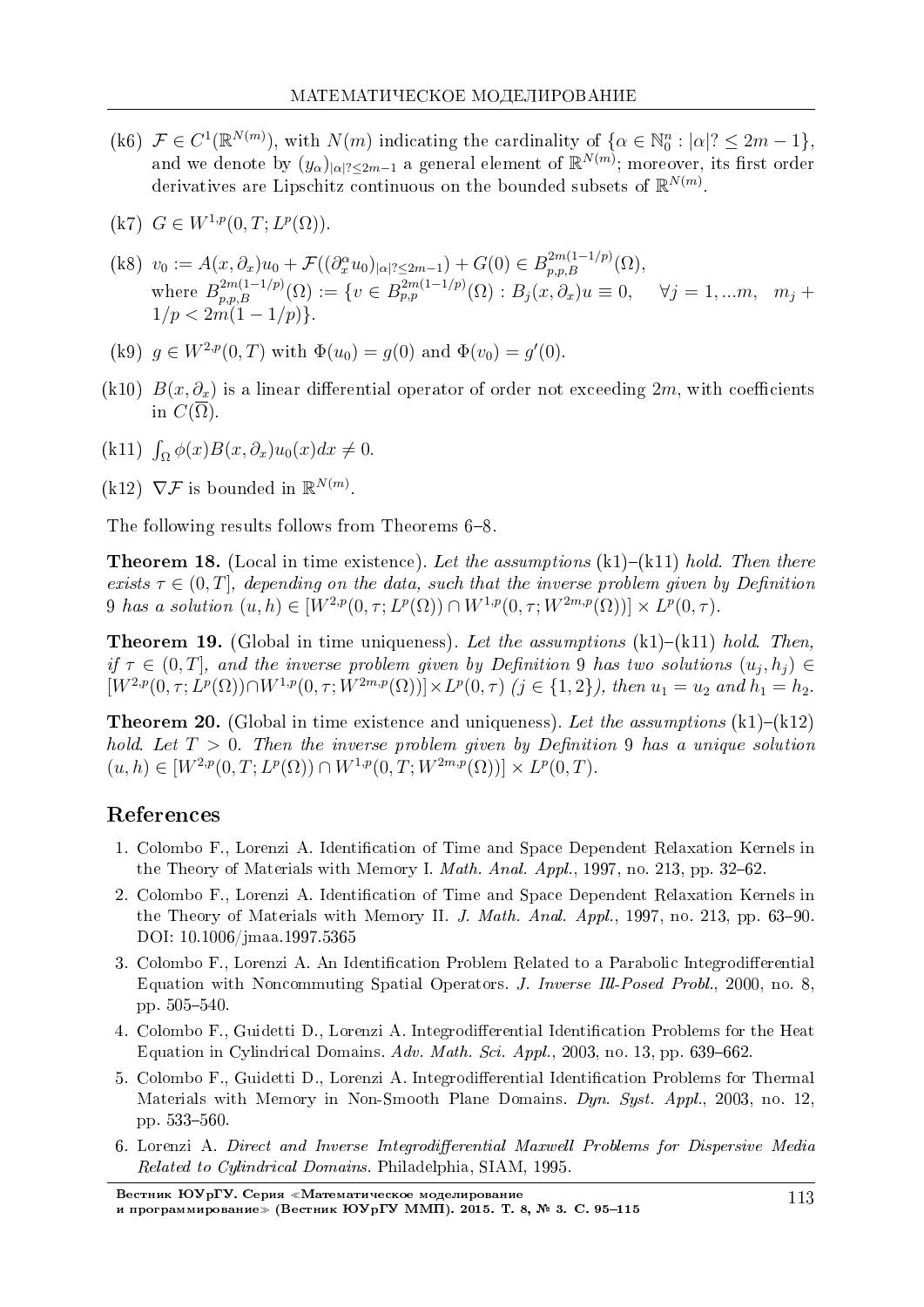- 7. Di Cristo M., Guidetti D., Lorenzi A. Abstract Parabolic Equations with Applications to Problems in Cylindrical Space Domains. Adv. Differential Equations, 2010, no. 15, pp.  $1-42$ .
- 8. Colombo F. Direct and Inverse Problems for a Phase-Field Model with Memory. J. Math. Anal. Appl., 2001, no. 260, pp. 517–545. DOI: 10.1006/jmaa.2001.7475
- 9. Lorenzi A., Rocca E. Identification of Two Memory Kernels in a Fully Hyperbolic Phase-Field System. J. Inverse Ill-Posed Probl., 2008, no. 16, pp. 147-174. DOI: 10.1515/jiip.2008.010
- 10. Lorenzi A. An Identification Problem for a Conserved Phase-Field Model with Memory. Math. *Methods Appl. Sci.*, 2005, no. 28, pp. 1315–1339. DOI:  $10.1002/\text{mm}$ a.614
- 11. Guidetti D., Lorenzi A. A Mixed Type Identification Problem Related to a Phase-field Model with Memory. *Osaka J. Math.*, 2007, no. 44, pp. 579–613.
- 12. Colombo F., Guidetti D., Lorenzi A. Identication of Two Memory Kernels and the Time Dependence of the Heat Source for a Parabolic Conserved Phase-Field Model. Math. Meth. Appl. Sci., 2006, no. 28, pp. 2085-2115.
- 13. Colombo F., Lorenzi A. An Inverse Problem in the Theory of Combustion of Materials with Memory. Adv. Differential Equations, 1998, no. 3, pp. 133-154.
- 14. Colombo F. An Inverse Problem for a Parabolic Integrodifferential Model in the Theory of Combustion. Physica D, 2007, no. 236, pp. 81-89. DOI: 10.1016/j.physd.2007.07.012
- 15. Colombo F., Guidetti D. A Unified Approach to Nonlinear Integrodifferential Inverse Problems of Parabolic Type. Z. Anal. Anwendungen, 2002, no. 21, pp. 431-464.
- 16. Colombo F. An Inverse Problem for the Strongly Damped Wave Equation with Memory.  $Nonlinearity, 2007, no. 20, pp. 659–683. DOI: 10.1088/0951-7715/20/3/006$
- 17. Colombo F., Guidetti D. Identification of the Memory Kernel in the Strongly Damped Wave Equation by a Flux Condition. Commun. Pure Appl. Anal., 2009, no. 8, pp.  $601-620$ .
- 18. Bakushinsky A.B., Kokurin M.Yu. Iterative Methods for Approximate Solution of Inverse Problems. Dordrecht, Springer, 2004.
- 19. Bertero M., Boccacci P. Introduction to Inverse Problems in Imaging. Bristol, Institute of Physics Publishing, 1998. DOI: 10.1887/0750304359
- 20. Groetsch C.W. Inverse Problems. Activities for Undergraduates. Washington, Mathematical Association of America, 1999.
- 21. Gladwell G.M.L. Inverse Problems in Vibration. Dordrecht, Kluwer Academic Publishers, 2004.
- 22. Kabanikhin S.I., Lorenzi A. *Identification Problems of Wave Phenomena, Theory and* Numerics. Utrecht, VSP, 1999.
- 23. Isakov V. Inverse Problems for Partial Differential Equations. New York, Springer-Verlag, 1998. DOI: 10.1007/978-1-4899-0030-2
- 24. Kirsch A. An Introduction to the Mathematical Theory of Inverse Problems. New York, Springer-Verlag, 1996. DOI: 10.1007/978-1-4612-5338-9
- 25. Kaipio J., Somersalo E. Statistical and Computational Inverse Problems. New York, Springer-Verlag, 2005.
- 26. Prilepko A.I., Orlovsky D.G., Vasin I.A. Methods for Solving Inverse Problems in Mathematical Physics. New York, Marcel Dekker, Inc., 2000.
- 27. Romanov V.G. Investigation Methods for Inverse Problems. Utrecht, VSP, 2002. DOI: 10.1515/9783110943849
- 114 Bulletin of the South Ural State University. Ser. Mathematical Modelling, Programming & Computer Software (Bulletin SUSU MMCS), 2015, vol. 8, no. 3, pp.  $95-115$